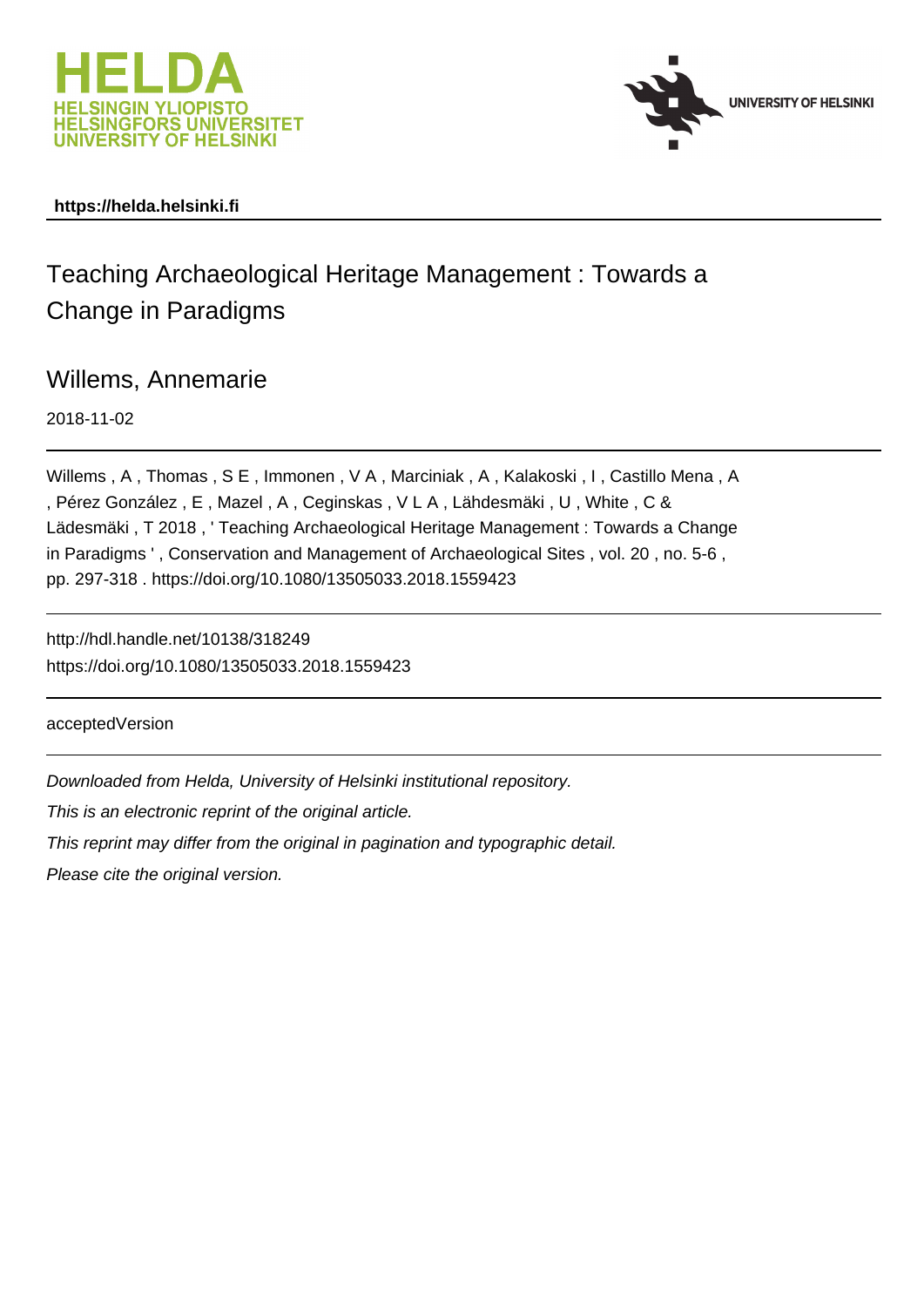Teaching Archaeological Heritage Management. Towards a Change in Paradigms

Annemarie Willems, Suzie Thomas, Alicia Castillo Mena, Viktorija Čeginskas, Visa Immonen, Iida Kalakoski, Tuuli Lähdesmäki, Ulla Lähdesmäki, Margaret Gowen-Larsen, Arkadiusz Marciniak, Elena Pérez González, Cheryl White & Aron D. Mazel

To cite this article: Annemarie Willems, Suzie Thomas, Alicia Castillo Mena, Viktorija Čeginskas, Visa Immonen, Iida Kalakoski, Tuuli Lähdesmäki, Ulla Lähdesmäki, Margaret Gowen-Larsen, Arkadiusz Marciniak, Elena Pérez González, Cheryl White & Aron D. Mazel (2018) Teaching Archaeological Heritage Management. Towards a Change in Paradigms, *Conservation and Management of Archaeological Sites*, 20:5-6, 297-318, DOI: 10.1080/13505033.2018.1559423

To link to this article: https://doi.org/10.1080/13505033.2018.1559423

# **ABSTRACT**

The concept of archaeological heritage management (AHM) has been key to wider archaeological research and preservation agendas for some decades. Many universities and other education providers now offer what is best termed heritage management education (HME) in various forms. The emphasis is commonly on archaeological aspects of heritage in a broad sense and different terms are often interchangeable in practice. In an innovative working-conference held in Tampere, Finland, we initiated a debate on what the components of AHM as a course or curriculum should include. We brought together international specialists and discussed connected questions around policy, practice, research and teaching/training, at local, national, transnational and World Heritage levels. In this article we take the Tampere discussions further, focusing especially on the meaning, necessity, implications and prerequisites of interdisciplinary HME. We offer our thoughts on developing HME that reflects the contemporary aspects and needs of heritage and its management.

# **KEYWORDS**

Archaeological heritage management; heritage management education; teaching and training; practice; research

# **Introduction**

The concept of heritage management (HM), and especially archaeological heritage management (AHM) has been a key aspect of the wider archaeological research and preservation agendas for some decades now. Many universities and other training and education providers now offer heritage management programmes, either as degrees in their own right or as courses as part of other programmes. Examples of master's degree programmes in Europe include, for example: Archaeological Heritage Management in Asia at University College London (UK); Cultural Heritage in the 21st Century: Management and Research at Complutense University of Madrid and Polytechnic University of Madrid (Spain); Heritage Management in a World Context at Leiden University (Netherlands); International Heritage Management at the Ironbridge International Institute for Cultural Heritage (UK); Sustainable Heritage Management at Aarhus University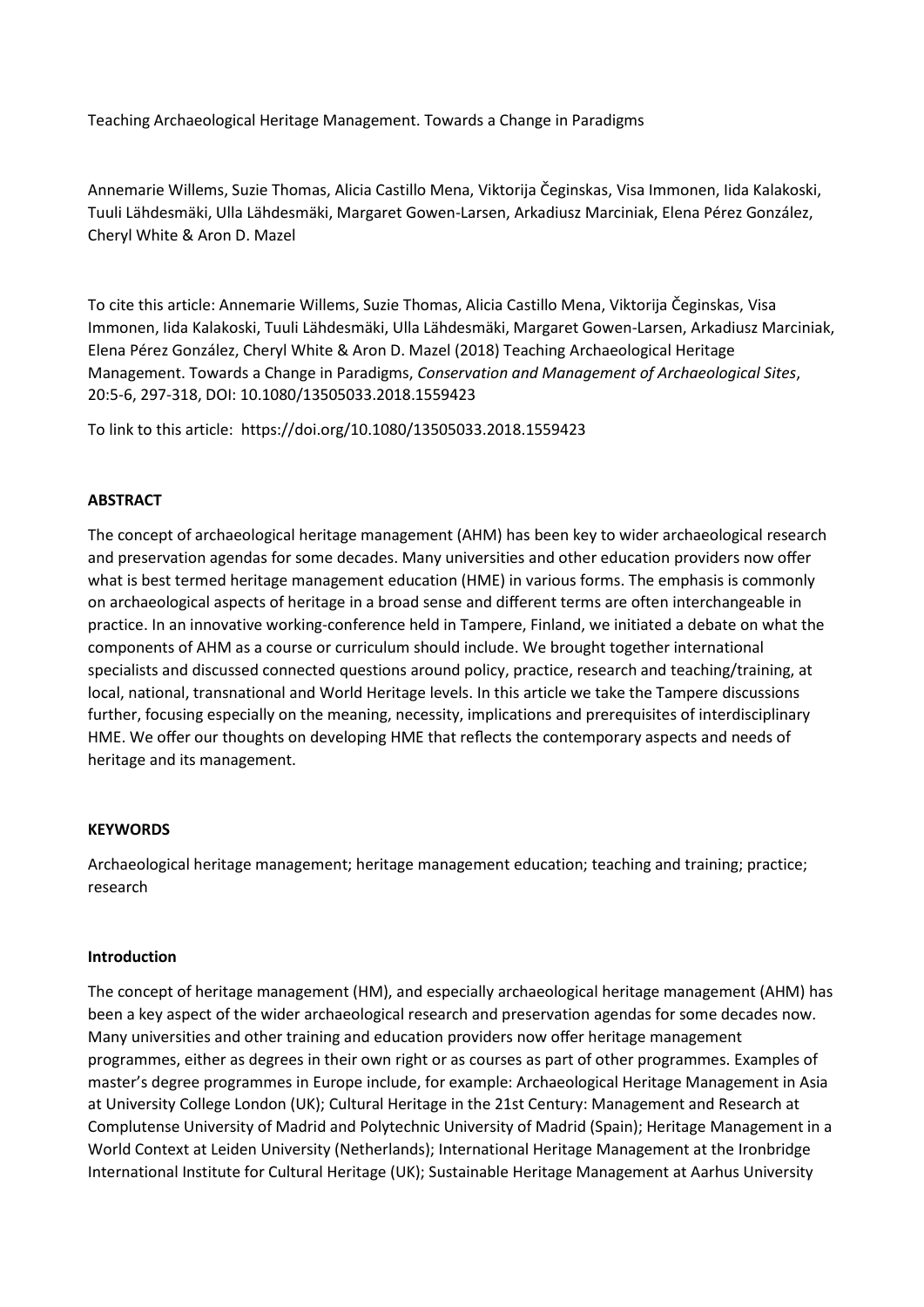(Denmark); and Cultural Heritage Management and Sustainability at the University of Budapest (Hungary). It is noteworthy that none of these master's programmes have 'archaeology' in their titles, however a significant number of the course lecturers are archaeologists and at least two of the programmes are situated in archaeology departments. This raises the question of whether we should be talking about AHM in a more general sense, or just HM. These terms are often used interchangeably in practice, suggesting that the emphasis is commonly on archaeological aspects of 'heritage' (see also Smith and Waterton 2009a for critique of this apparent conflation). It is important to investigate the terminology of AHM, in order to help frame what HM actually is, hence defining its position in the tertiary education spectrum.

We focus especially, but not exclusively, on archaeological heritage in this article, acknowledging the holistic nature of both 'archaeology' and 'heritage', and attempting to determine the position of archaeology within HM. When we refer to AHM, we mean the care of archaeological material and the connected intangible values and traditions of past and present communities. AHM includes all activities that arise from dealing with the past in the present, including research and fieldwork (academic, statemanaged and development-led); legislation; site conservation; management; administration, and tourism, on local, regional, national and global scales. Incorporated in these processes are issues such as stakeholder management, participatory processes, values and rights-based management, ethics, sustainability and feasibility of site management planning, ethnographic studies, among others. We also include archaeological objects out of context, or collections, some of which are on the fringe of AHM, as site management activities often require at least some awareness of objects related to the site even if they are stored elsewhere. AHM can be divided into the processes of planning, inventory, assessment, selection, preservation, conservation, interpretation, presentation/interaction and monitoring (e.g. Querol and Martínez 1996; Willems, Kars, and Hallewas 1997; ICOMOS-ICAHM 1990; Demas 2002; Querol 2010; ICOMOS-ICAHM 2017). Ultimately, it is a strongly interdisciplinary endeavour practiced on a variety of scales (international, regional, national, local) and levels (UNESCO, transnational, state, communities).

A holistic approach is inherent to AHM, with multiple focuses from individual sites and structures to the historic environment and landscape, and from material aspects, to the inclusion and consideration of the immaterial and intangible aspects as expressed, experienced and maintained by particular groups (Ahmad 2006; Araoz 2011; Howard 2003). As noted in the ICOMOS-ICAHM Charter for the Protection and Management of the Archaeological Heritage (1990): 'The protection of this heritage cannot be based upon the application of archaeological techniques alone. It requires a wider basis of professional and scientific knowledge and skills'.

Despite the apparent familiarity of AHM within global discussions (e.g. SpringerBriefs series in AHM; European Archaeological Council (EAC) Occasional Papers), it would appear that the content delivered to learners and trainees in master's programmes together with HM's position in various disciplines, may suggest that there are challenges concerning consensus within the HM community regarding what frames the discipline, as well as questions concerning the focus of heritage management education (HME) programmes. To what extent should such programmes focus on global issues, national issues, or specific regional or local ones? How much importance should be given to archaeology and its methods? What balance should be sought between research and 'transferable skills'? And, how widely should the set of these skills be taught? To what extent does it matter that courses across the globe may vary significantly in content?

To address these questions we organised an innovative working-conference titled 'Development and Best Practices of (Archaeological) Heritage Management as a Course' (as of 10 December 2018, available at https://blogs.helsinki.fi/ahmtampere/) in Tampere, Finland from 7 to 9 June 2017. Its primary purpose was to initiate a debate on what components of AHM should be included in university and tertiary courses and curricula. We brought together 46 specialists from 16 different countries, both developed and developing,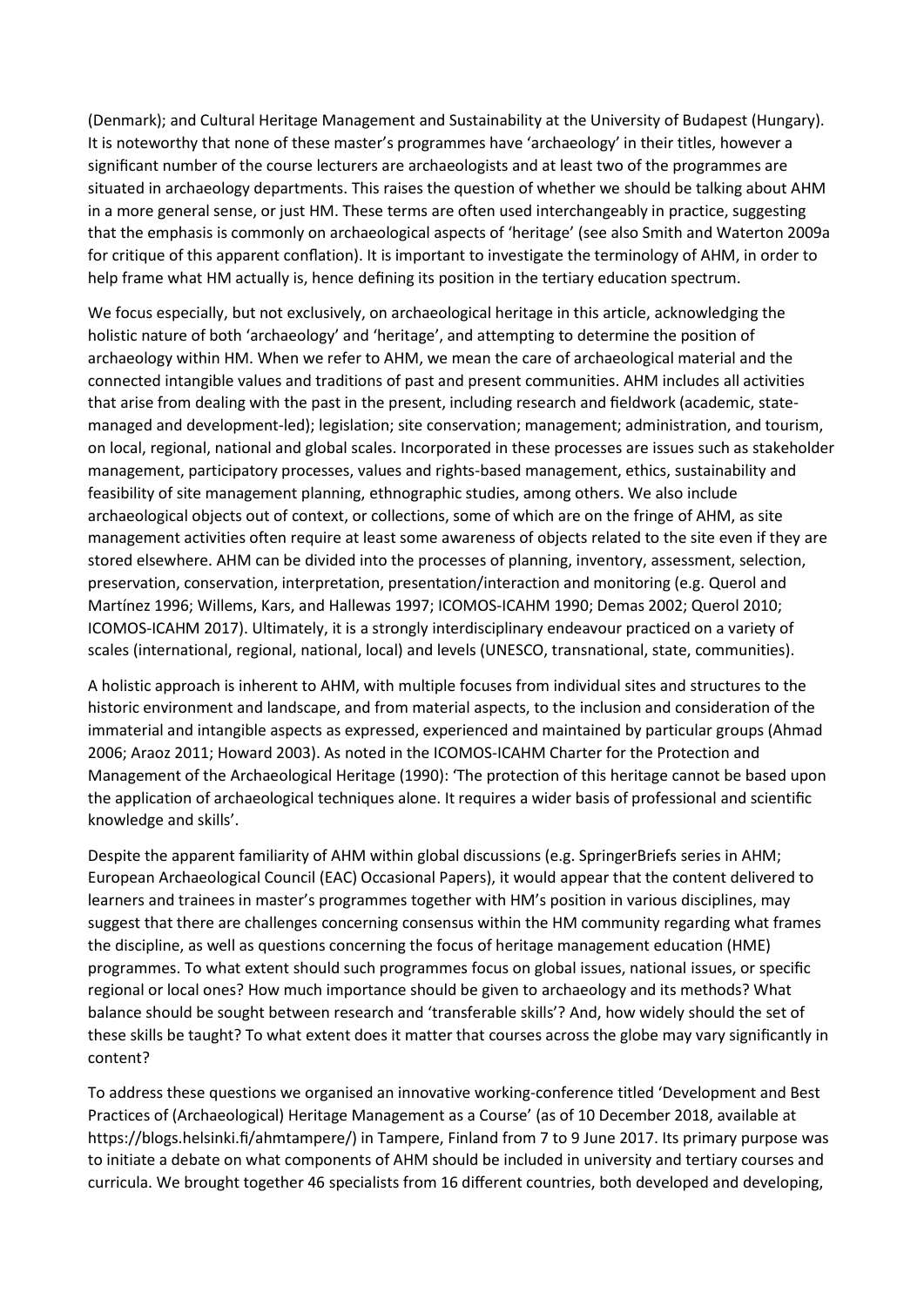to discuss issues around policy, practice, research and teaching/training, at local, national, transnational and World Heritage (WH) levels, and to share their experiences of teaching HME. Several of those participants are co-authors of this article.

It became evident during the working-conference that the educational preparedness of future heritage managers, practitioners, and advocates is largely an underdeveloped and underexplored field, in spite of growing discussion and debate on the state and status of HM itself (e.g. Smith 2000; Orbaşli 2013). In this article we reflect and build on the Tampere discussions, focusing especially on the meaning, necessity, implications and prerequisites of interdisciplinary HME provision for current and future heritage professionals. The methodology used stems from the key ideas and approaches of the Delphi Method, or more precisely from its Estimate-Talk-Estimate technique, based on alternating phases of an interactive exchange of ideas and envisioning between a group of experts and summarising the key views of the group by facilitators (Nelms 1985; Rowe 1999).

Through this interactive method, we offer a vision on what the next steps could be in order to develop HME programmes that reflect the contemporary aspects of heritage and its management requirements, based on active discussion and the collective knowledge and experience of the working-conference participants. While acknowledging, as mentioned above, that there are many courses with a range of different approaches and learning outcomes already in operation, we propose that HME needs to be delivered, taught, and conducted within a more 'applied' sphere where scholars are not the only, or main, points of reference. Furthermore, HME must continually take cognisance of the increasingly complex sociopolitical aspects of heritage.

In the first part of this article we 'set the scene' by, first presenting the current situation of teaching and training in HME and AHM as informed by the working-conference discussions and the literature and, second, briefly addressing the terminology of AHM, explain our suggested working parameters and discuss AHM's current place within the educational spectrum in different parts of the world. It is emphasised that our purpose is not to formulate a new definition of AHM nor to dismiss earlier ones, but to use current professional experience to clarify the general understanding of AHM and take a step forward by sharing our vision of this still-evolving discipline and proposing an educational framework for its development. Bringing together so many diverse AHM specialists for several days specifically to discuss HME requirements presented a rare opportunity to interrogate this issue from a global perspective. The content, form and main outcomes of the Tampere working-conference are discussed in the second part of this article. We conclude with our vision of developing a fitting educational framework for the next generation of heritage professionals based on the discussions in Tampere.

# **Previous Work on AHM and HM**

Over the past decades, the development of thinking about the past and research into its tangible and intangible aspects has gone through many stages. Thought and theory have developed and expanded from a focus largely on material culture to inclusion and consideration of the immaterial and their relationship to people, landscape and environment. Along with this, archaeology and HM have moved from the exclusive domain of academia into a far broader field of stakeholders, ushering in greater criticality in heritage studies generally (e.g. Harrison 2013; Ashley and Frank 2014). Furthermore, this has been associated with the emergence of a discipline called Heritage Management (but see below for other terms used) that has been accompanied by the expansion of interest in the past, widening of the definition of heritage, increased professionalisation, the development of policies, insights and techniques, the inclusion of Indigenous, local and tribal community perspectives, the identification of the multiple threats to heritage (such as war, looting, climate change, natural resource extraction, development, and transformative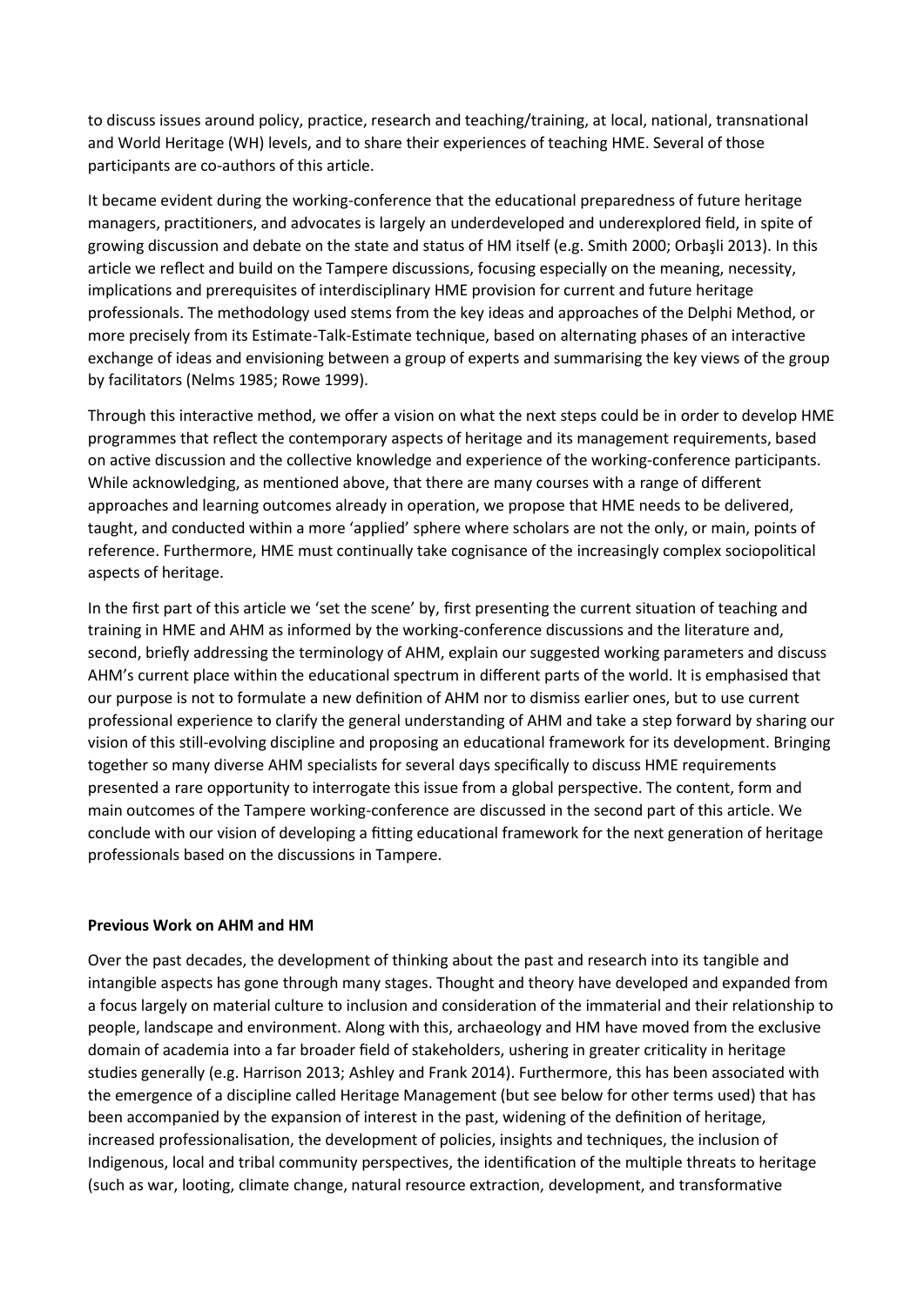societal development), acknowledgement of the political nature of heritage, recognition of the importance of participatory approaches (Heras et al. 2018), and the impact of digital developments (Morrison and Secker 2015). These developments have combined to create the need for a new type of professional, the exact profile of which has not yet been fully determined. There is now an increased focus on practical training and applied skills coupled with encouraging students to think critically about the agendas of different stakeholders ranging from, for example, governments and private sector businesses to minority groups and socio-environmental, non-governmental organisations (NGOs).

Since the emergence of AHM in Europe, also known as cultural heritage management (CHM), many descriptions and definitions have been formulated (e.g. Cleere 1984) some of which were informed by the London Convention (1969) and (revised) Valletta Convention (1990). In the US, cultural resource management (CRM) is the preferred terminology (e.g. King 2002), whereas outside the US, the favoured terminology is generally AHM (e.g. Carman 2012) or HM. The proliferation of definitions, and the lack of consensus on terminology and status has promoted a scattered academic and educational field. In this article, however, we take archaeological heritage as our point of departure, because if we were to focus on all heritage, it would be an endless list of possibilities, and would cover definitional ground already debated elsewhere (e.g. Lowenthal 1998; Howard 2003; Ashworth, Graham, and Tunbridge 2007).

Archaeologists often implicitly claim HM as a natural component of their wider discipline (e.g. Colley 2004; King 2002) but there has been criticism of the conflation of heritage with archaeology (Smith and Waterton 2009a; Skeates 2002, 17; Willems 2014, 107; Seif 2017, 128). Smith and Waterton's (2009a) argument against the conflation of archaeology and heritage is that the dominance of archaeology freezes out other approaches and other forms of heritage. Their main point of concern is with the dominance of archaeological concepts when dealing with heritage in a political, practical, or community context. Willems (2014) argues that not all heritage is archaeological and not all archaeological resources are heritage. Willems, Smith, and Waterton all emphasise that archaeological resources are the material remains of the past and that heritage is what we make of the past by ascribing certain values to it. Increasingly, heritage is seen to include the intangible heritage and cultural associations connected to these resources and the wider landscape (UNESCO 2003). A resource generally becomes 'heritage' when someone (usually in a position of expertise or authority) decides that it holds cultural value for an individual, a community, a group, a nation, or even the global community. In essence, the decision-making role does not lie solely with the archaeologist, but with a range of actors and interested parties. Ideally the values should be determined with 'as many stakeholders as possible' (Willems 2014, 107). Hence, heritage can be described and understood in many ways; it is more than archaeology alone. Managing archaeological cultural assets/resources/properties/goods, therefore, requires considering a wide range of dimensions, from scientific to social aspects (Castillo and Querol 2014).

The dominance of archaeology and its methods and ethics in HM, nationally-based tradition and understandings, top-down approaches, and emphasis on tangible heritage is manifest in what Smith (2006) has labelled the Authorised Heritage Discourse (AHD). Schofield (2008, 20–21) describes HM as 'putting in place systems to oversee and control the heritage, as well as providing opportunities for it to contribute to quality of life and sustainable living'. He points out that this can be a top-down (AHD) approach, or a bottom-up approach directed by the community. Ndlovu (2011, 129) recognises this shift to a more balanced approach as driven by postcolonial archaeology. According to Willems (2014, 117) this shift represents the emergence of a 'transnational heritage regime', meaning a transnational way of dealing with heritage, that replaced the predominant 'European heritage regime'. The transnational regime uses ethical frameworks derived from the policy of global organisations – both public and private – and does not rely solely on experts as stewards or caretakers, but actively seeks to empower local populations and groups. It can also be referred to as 'engaged archaeology' (e.g. Pyburn 2011), 'decolonised archaeology' and 'public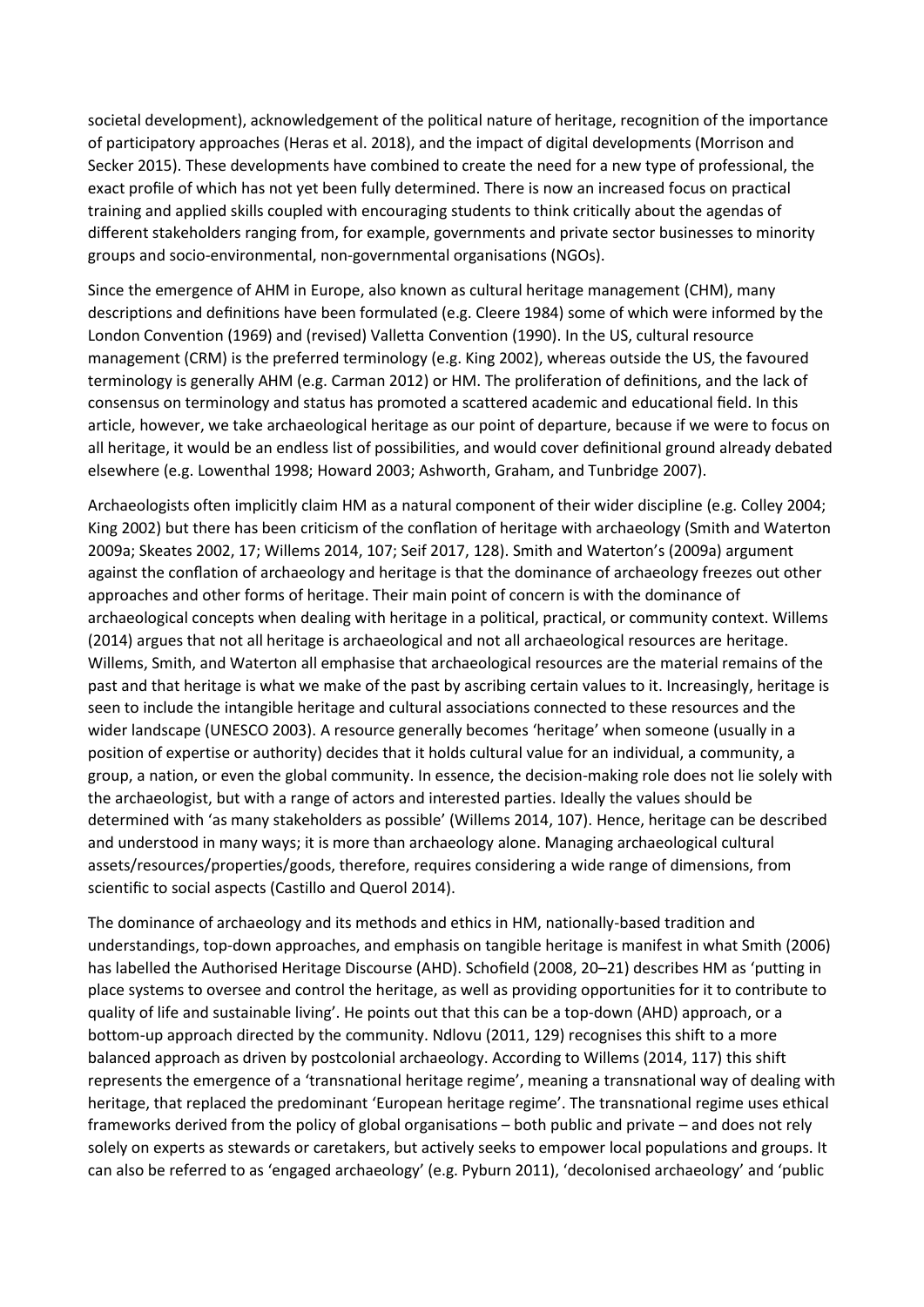archaeology' (e.g. Richardson and Almansa-Sánchez 2015; Moshenska 2017). This change in HM requires a specific approach which includes a wide range of considerations but maintains reference to the principles of past practice. This approach has to be tailor-made and should/must be based on regional and local contexts and philosophies (Aslan 2014). This is not a new suggestion. According to Ndoro and Wijesuriya (2015, 145–146), 'the only consistent thing in heritage is change, which may be historically or context driven. The trajectory it takes is dynamic and cannot be standardised through international instruments that are narrowly constituted from one part of the globe'.

Just like AHM, archaeology as a discipline has had difficulties in establishing a clear, culturally secure position within cultural heritage. Within academia and in practice it 'crosses the traditional Humanities/Science divide and therefore it has a greater breadth and diversity than other professional disciplines' (Beck 2008, 6). In some countries with weak AHM regulation and enforcement, the management of archaeological resources is often relegated to NGOs with a mandate in community-based natural resource use and landscape management (Schreckenberg et al. 2014; Makuvaza and Chiwaura 2014; Ndoro and Wijesuriya 2015). Furthermore, as noted by Lafrenz Samuels and Lilley (2015, 221), 'In many parts of the world there is no such thing as "pure" academic archaeology, and has not been for decades'.

Also pertinent to understand the current situation is that the place of archaeology within the university framework depends upon the geopolitical framework of the university influenced by its historical and cultural academic tradition as will be shown through this brief review of international patterns. Throughout Europe, and its former colonies, archaeology has often been placed in history or antiquities departments or have its own department or even faculty. In his historical overview of Archaeological Resource Management (ARM), Carman cites Trigger's explanation for this in the definition of 'colonialist' archaeology: 'that which developed either in countries whose native population was wholly replaced or overwhelmed by European settlement or … where Europeans remained politically and economically dominant for a considerable period of time' (Trigger 1984, 360–363, cited by Carman 2015, 23).

In the US, however, archaeology is based primarily, but not exclusively, in anthropology departments. According to Polk (2012, 132), placing archaeology with anthropology stems from a notion in the early 1900s that 'anthropology should be more holistic in its approach, to include the study of all aspects of the human'. Therefore, archaeology was placed within the anthropology departments as a sub-discipline, often referred to as 'the four-field approach' (e.g. Hicks 2013). This also explains the holistic nature of CRM, which integrates cultural, linguistics, archaeology and biological approaches.

In the US, despite over 40 years of AHM practices, there remains a significant disconnect between the requirements of professional archaeological practice in a consulting context and the formal training that aspiring archaeologists receive (Jameson 2013, 13). In the Arab regions of the world the most prominent obstacle for heritage preservation is a lack of trained and qualified individuals, and a lack of skills in the application of internationally accepted principles and knowledge. According to Seif (2017, 128), 'Heritage management as a field of study and practice in its own right has not been recognised or adopted by academic institutions in Lebanon'. Aslan (2014, 123) suggests that this lack of suitably trained heritage conservation and management experts in the Arab regions can be ascribed to 'an inadequate definition' of HM locally and lack of knowledge on related subject areas which have emerged in the last decade. They contend that it is important to identify and clarify what is required to achieve 'effective training requirements and education methods at various levels, and to encourage interdisciplinary conservation work in the training and education processes' (117).

A survey of professional Australian archaeologists in 2005 showed that more than 70% found employment within the HM sector. According to a study by Ulm, Nichols, and Dalley 2005, 22–23) there is an urgent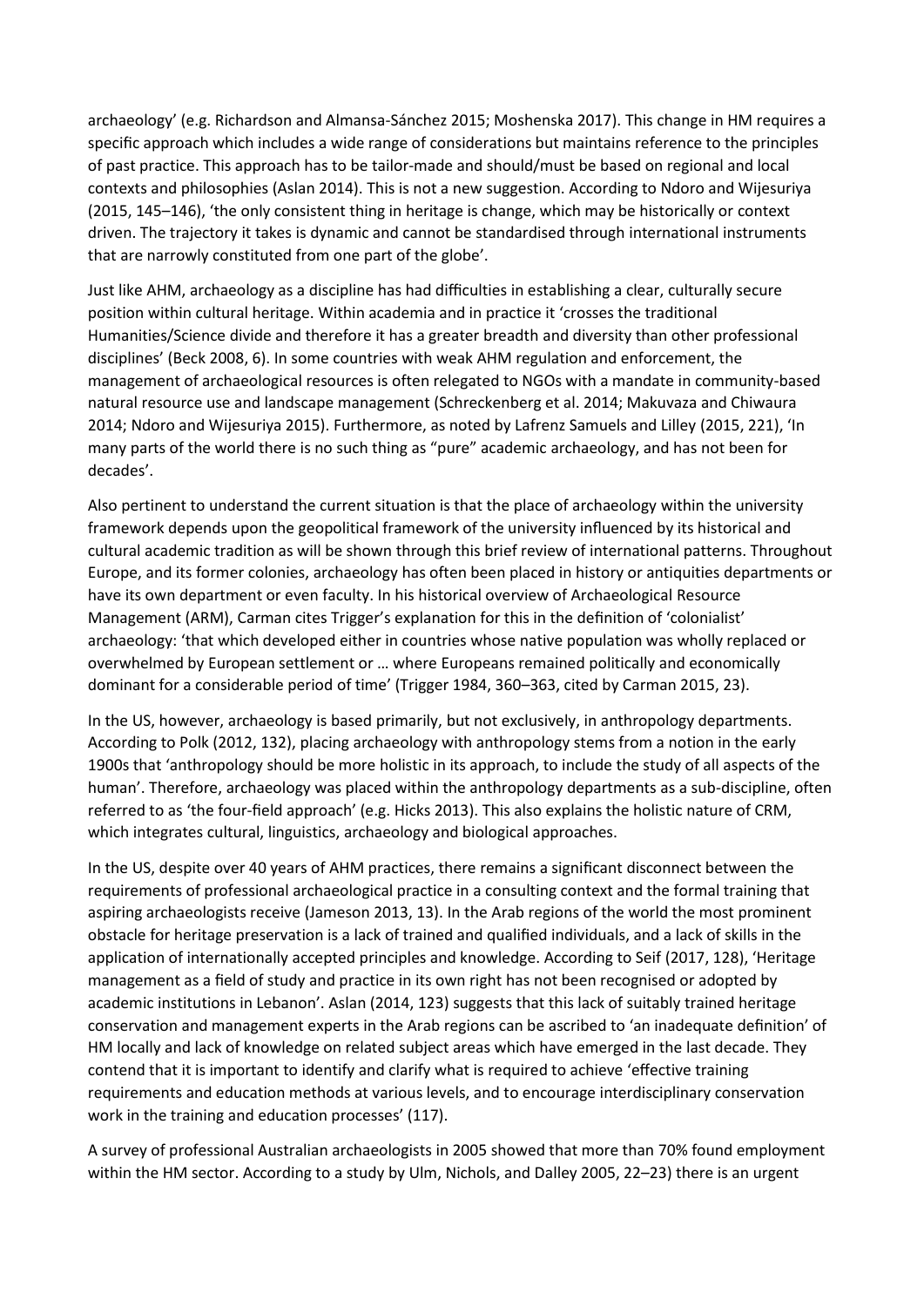need to 'facilitate greater involvement of industry groups, the private, government and museum sectors and Indigenous groups in the archaeology teaching and learning design and management process'.

In 2009, the Society for American Archaeology (SAA), which covers archaeological work and research in the Americas, published a special issue of their magazine, The SAA Archaeological Record, about curricular reform. According to the SAA Committee on Curriculum there is a lack of 'fit' between the current academic/training curricula and the job market (Neusius 2009, 18). The SAA has been involved with the issue of curriculum reform for a long time and in 2003 established the aforementioned permanent committee. Other national and transnational professional bodies have taken an interest in curriculum reform, such as the European Association of Archaeologists (EAA) Committee on the Teaching and Training of Archaeologists, and the Australian National Committee for Archaeology Teaching and Learning. While these are all concerned with enhancing archaeology as a discipline, they are not focused on the recognition of HM as a discipline in itself. Their focus is on a remodelling and perhaps a major reorientation of archaeology. The possibility of building something completely new and separate to archaeology from the ground-up is not entertained in these contexts.

According to Castillo Mena (2006) and Carman (2015), AHM has grown to be an area of study in its own right with its own growing body of literature. It can therefore be considered a distinct discipline, notwithstanding its perceived position as a sub-field of archaeology. Students in higher education can find themselves in a transitional stage where AHM or HM is sometimes taught as a part of a traditional archaeological academic programme. Otherwise they might follow one of the few master's level programmes in HM that already exist, most likely within a department of archaeology or anthropology and most likely within a university in a 'Western' country.

# **The Working-Conference in Tampere**

This was organised by Annemarie Willems (University of Helsinki/Friends of ICAHM), Suzie Thomas (University of Helsinki), Visa Immonen (University of Helsinki in 2017, now University of Turku), Tuija-Liisa Soininen (Pirkanmaa Provincial Museum) and Aron Mazel (Newcastle University). Specialists from five continents gathered together with many of the leading heritage professionals in Finland. The specific objectives were: (1) to identify and discuss the key components or common denominators for teaching AHM, (2) to identify possible teaching and training needs in HM, (3) to share best practice, and (4) to discuss whether or not there is scope to develop specific teaching and education dedicated to cultural (and especially archaeological) HM.

# The working-conference programme (as of 10 December 2018 available at

https://blogs.helsinki.fi/ahmtampere/conference-programme/) was divided into four sessions addressing distinct but connected themes: Policy, Practice, Research, and Teaching and Training. The first three are basic components of AHM (Carman 2015), the fourth deals with the methods and techniques of delivering knowledge about these subjects. A keynote speaker introduced each theme, after which there were four breakout sessions to discuss the theme from different perspectives, facilitated by chairs. The discussion sessions then delved deeper into these themes. The sessions were divided into the different geographical scales on which one can deal with HM: World Heritage; transnational; national, and local heritage. Each theme challenged participants to consider how AHM and HM is conceived and practiced in their respective countries. The participants shared their experiences and perspectives, both from developed countries with established archaeology curricula and well-tested policies, and developing countries where AHM is a relatively new concept with little academic or political traction.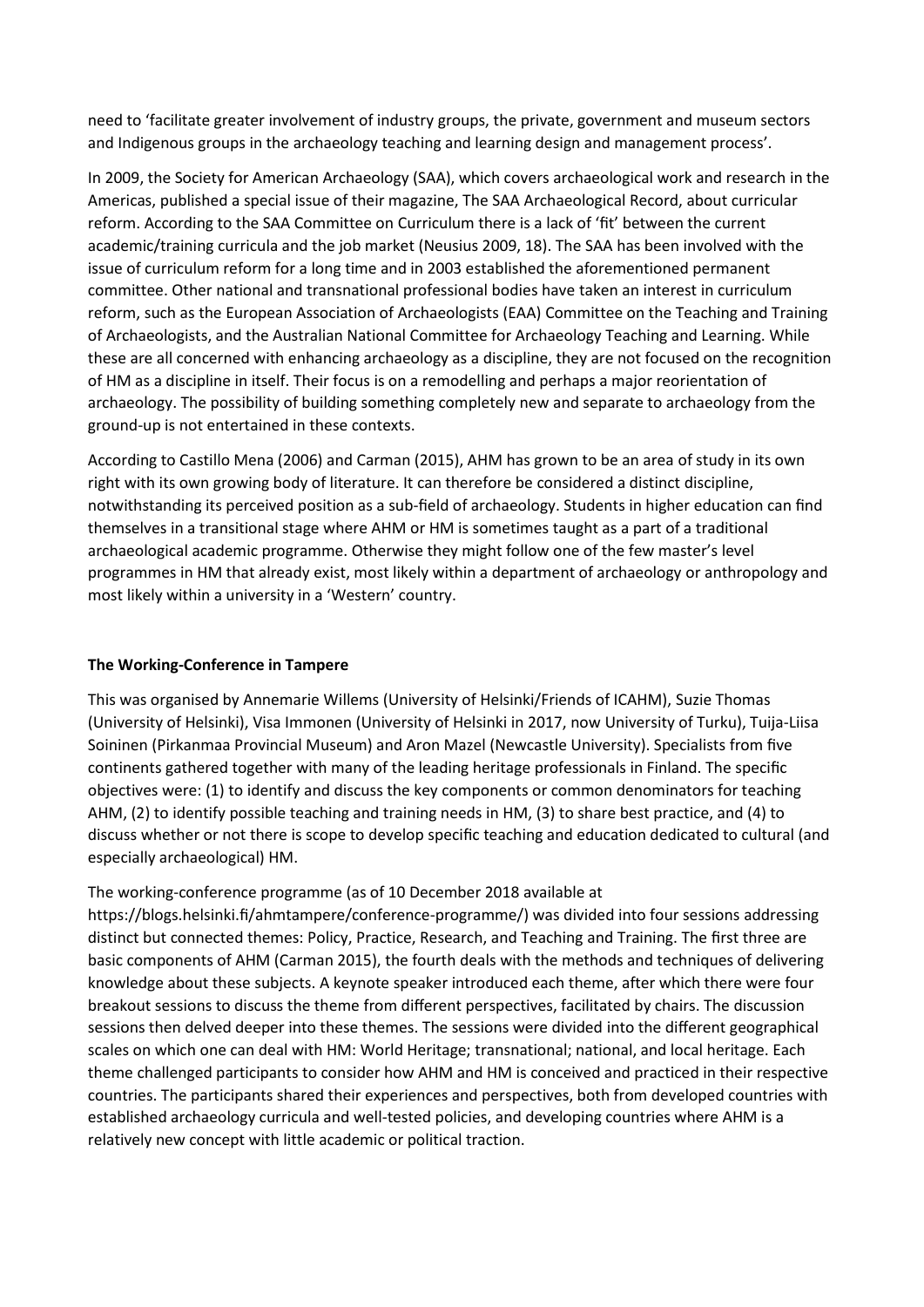Within each of the four main themes, WH has its own dynamic with its own research requirements, as stated in the UNESCO World Heritage Convention 1972. In addition, there are specific master's degree programmes (e.g. WH Studies at the Brandenburg University of Technology in Cottbus, Germany; WH Studies at the University of Birmingham, UK; and WH Management and Conservation at University College Dublin, Ireland), chairs and training that are primarily aimed at dealing with WH, the WH Convention and related legal instruments and policies.

The theme 'transnational heritage' did not just aim to address serial and transnational heritage sites and their management, but we also considered the growing role of multinational companies, institutions, and development organisations (including development banks) and their influence on HM. These companies, institutions, and organisations often have their own guidelines, practices, and reasons for dealing with cultural heritage or for providing funding towards cultural heritage where they work (Willems 2014). They often have a greater influence on HM in developing countries than national governments who lack statutory or other forms of regulation and enforcement. In developing countries with weak AHM legislation, policies and regulations, there is a significant reliance on international conventions, mandates, and policies (i.e. UNESCO and ICOMOS) to hold multinational companies accountable for their actions. More pointedly, companies beholden to the World Bank's International Finance Corp (IFC) Performance Standards must be seen to implement international AHM frameworks. IFC Performance Standard #8 explicitly states that companies must apply international standards in the absence of national guidelines. In this context, multinationals effectively become 'de facto' facilitators for community-based HM and the preparation of inventories of tangible and intangible heritage. A repository of this information can be beneficial to the collective memory of groups of peoples that are often left out of the national heritage discourse (IFC 2012). Furthermore, there was a recognition that emerged in several of the workingconference discussions, that graduates themselves are becoming increasingly transnational. They are frequently educated in one or more countries before perhaps gaining employment in yet another country.

The sessions with foci on national and local levels examined issues such as: the role of the community; the national or local inventory selection processes (for protection listing or other designations); the national and local research agendas; legislation and policy.

All the keynotes and thematic discussion sessions addressed the following questions that the organisers formulated beforehand:

- (1) What is AHM?
- (2) Is AHM now accepted generally as a new discipline?
- (3) What does a future heritage professional look like and what is the basic skill set that they need?
- (4) How is AHM currently being taught?

(5) Is there a need for a dedicated teaching programme/curriculum/course for this relatively new discipline?

(6) What should or could this programme look like?

The term 'course' that we used in the title of the working-conference could also be exchanged for programme or curriculum and was for this meeting understood as 'a completed series of learning units that leads to a qualification or award' (O'Neill 2015, 7). The discussions in Tampere went beyond thinking about courses and also formed a first step in a wider conceptual process and context of curriculum design. This working-conference can also be described as a 'needs analysis', because one of the main questions was: 'Is there a need for a teaching programme/curriculum/course for this relatively new discipline?'.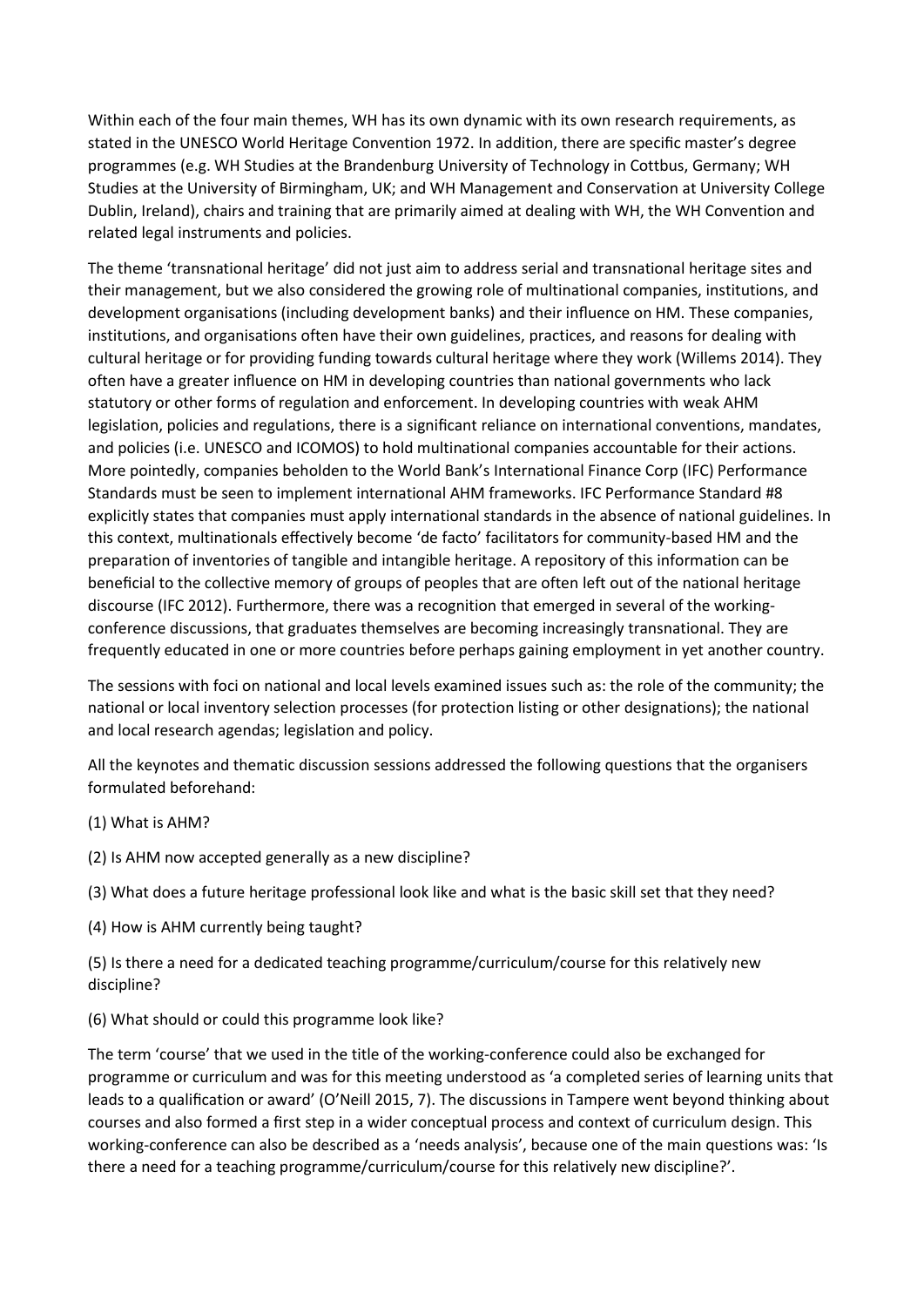Different methods were used to document the discussions and debates during the working-conference. A team of six student volunteers took notes and wrote reports on the sessions that they attended. All the sessions were audio-recorded, and in order to ensure use of the data from these sessions in future research and publications, the participants were asked beforehand to sign a consent form. In addition to the reports and recordings, the data also consists of the notes and observations of the chairs and two of the organisers (Willems and Thomas) who sat in on several of the discussions (as of 10 December 2018 available at http://blogs.helsinki.fi/ahmtampere/2017/08/10/conference-reports-online/).

# **Working-Conference Outcomes**

Based on the discussions and debates, the working-conference organisers' evaluation of the notes and reports produced, and an assessment of the key viewpoints, the main outcomes of the conference are summarised as follows:

(1) the potential and significance of education for graduates preparing for employment in HM is a largely undeveloped and unexplored field

- (2) there is a need for a curriculum in AHM that is better aligned with practice
- (3) there is a shortage of fully trained professionals in AHM
- (4) the people teaching AHM may sometimes lack practical experience
- (5) the disconnect between academic archaeology and HM practitioners needs to be bridged

(6) education and training in AHM need to be developed, both for university students, and in the form of Continuing Professional Development (CPD)

(7) any new curriculum should be interdisciplinary and teach so-called 'soft' skills, such as communication, presentation, and negotiation

(8) the requirements of AHM are not the same in all parts of the world, although there is commonality in many of the issues addressed

Ultimately, there was a strong consensus at the working-conference that a new kind of AHM curriculum is needed. In the following subsections we detail further the key issues that emerged from our discussions.

# *Need for More Professionals*

The professionals that are now in leading positions in AHM were mostly trained in the 1970s and 1980s when HM was just emerging. These people were not trained as heritage managers but were educated as academics and learnt AHM 'by doing', through practical experience, or by taking additional courses. While this is obviously not the case for all professionals, the concern was expressed by the participants that there is a need for many AHM professionals to broaden and update their skills. This also applies to some of those currently teaching AHM courses and developing new university degree programmes in AHM. The expanding and increasingly professionalised field of AHM, the growing demands of cultural heritage tourism and the need to respond to the growing range of threats to heritage, have resulted in an increasing demand for heritage-related professionals and for HM-related courses (personal observations). In many developed countries where AHM has not yet emerged as a programme in its own right, as in Finland, there is an obvious requirement for education and training as acknowledged by the Finnish working-conference participants. There appears to be a lack of awareness in this regard in Finland, because while HM practice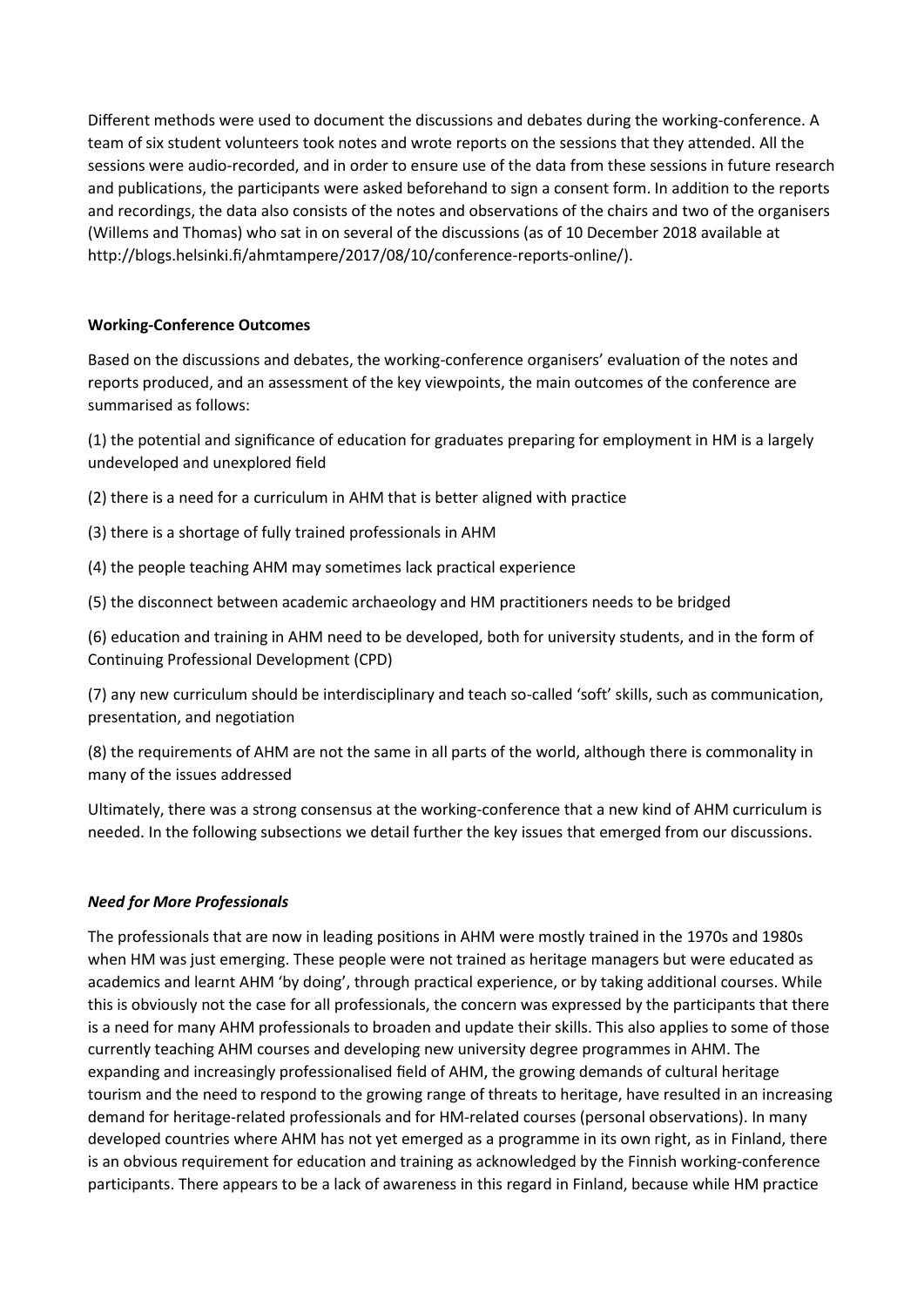exists, it is not often recognised or labelled as HM (Enqvist 2014, 111). Three Finnish universities have a degree programme in archaeology, but only one, the University of Turku, has offered one specialised course in HM continuously since 1995. Although training in HM could and should be embedded into internships or working life practice courses, that rarely happens. In effect, it may be that much of academic archaeology perceives HM as 'separate from the "real" business of archaeological research, or at least as an adjunct area of archaeological practice' (Smith 2004, 1). Consequently, it was strongly suggested by the working-conference participants that one of the tasks of current heritage managers is to promote HM strongly as a discipline and raise its profile in such a way that it becomes increasingly acknowledged within academia as a topic in its own right. This is a pressing issue because of the growing need for professional HM, while at the same time there is, as observed by the participants, a significant decline in support for the humanities in many countries, and a consequent decline in the number of humanities students.

# *Skill Development*

Academic institutions and their role in society are constantly changing. The questions surrounding the role of the traditional discipline of archaeology, the place of HM, and the balance between research and other skills can be seen in this same light. According to Andrus (2016), 'A common complaint is that the institution does too little to prepare students for careers in or outside academia'.

There was a strong consensus across the working-conference sessions about the importance of 'soft skills' when working in AHM as well as transferable skills, such as participatory skills, communication, project management, financing and budgeting, marketing, active listening skills, knowledge about legal and administrative frameworks, mediation, and political and diplomatic skills (see also Sutcliffe 2014). How these skills should be taught needs to be addressed. There was no consensus during the discussions about whether they should be taught during primary degree programmes or master's-level programmes. Furthermore, there was no consensus as to whether a bachelor's degree in archaeology should be a requirement for entry to a master's-level AHM programme. In addition, the feasibility for students to undertake AHM programmes from other academic backgrounds such as history, sociology or even philosophy require in-depth research, which is beyond the scope of this article.

'Transferable', 'portable', or 'key' skills, are all terms that refer to skills taught at universities from an employability perspective, keeping in mind that universities are also employers. This includes the transferability of research skills, which are applicable, outside the academy (Bridges 2000, 44). Transferable skills usually include, for example, communication, presentation, project management and grant writing. For AHM, the working-conference consensus was that it is not enough to offer these courses as optional extras for credit purposes. It was felt that they need to be included as an integral part of HME. A question that arose in this context is whether mainstream universities provide the best context for teaching these portable skills or whether applied science universities and polytechnics are not perhaps better suited to teaching these courses. It was pointed out if we take curricula in architecture in general as an example, we see that the practice-oriented field of architecture is traditionally studied at mainstream universities and most of the teaching and learning happens through practical projects (Nicol and Pilling 2005). Still, the theoretical and academic approach is an important framework, as it is for HM.

The balance between research and transferable, portable skills, and a concern that the emphasis may be too much on these skills at applied science universities, is another consideration raised by the participants. It is clear that the ideal context for teaching AHM requires further deliberation because, as it stands at present, neither the traditional conceptual frameworks of the mainstream university or the applied science university neatly fit the requirements of AHM. Discussants in Tampere appreciated, however, that different countries or regions might address this issue in a variety of ways.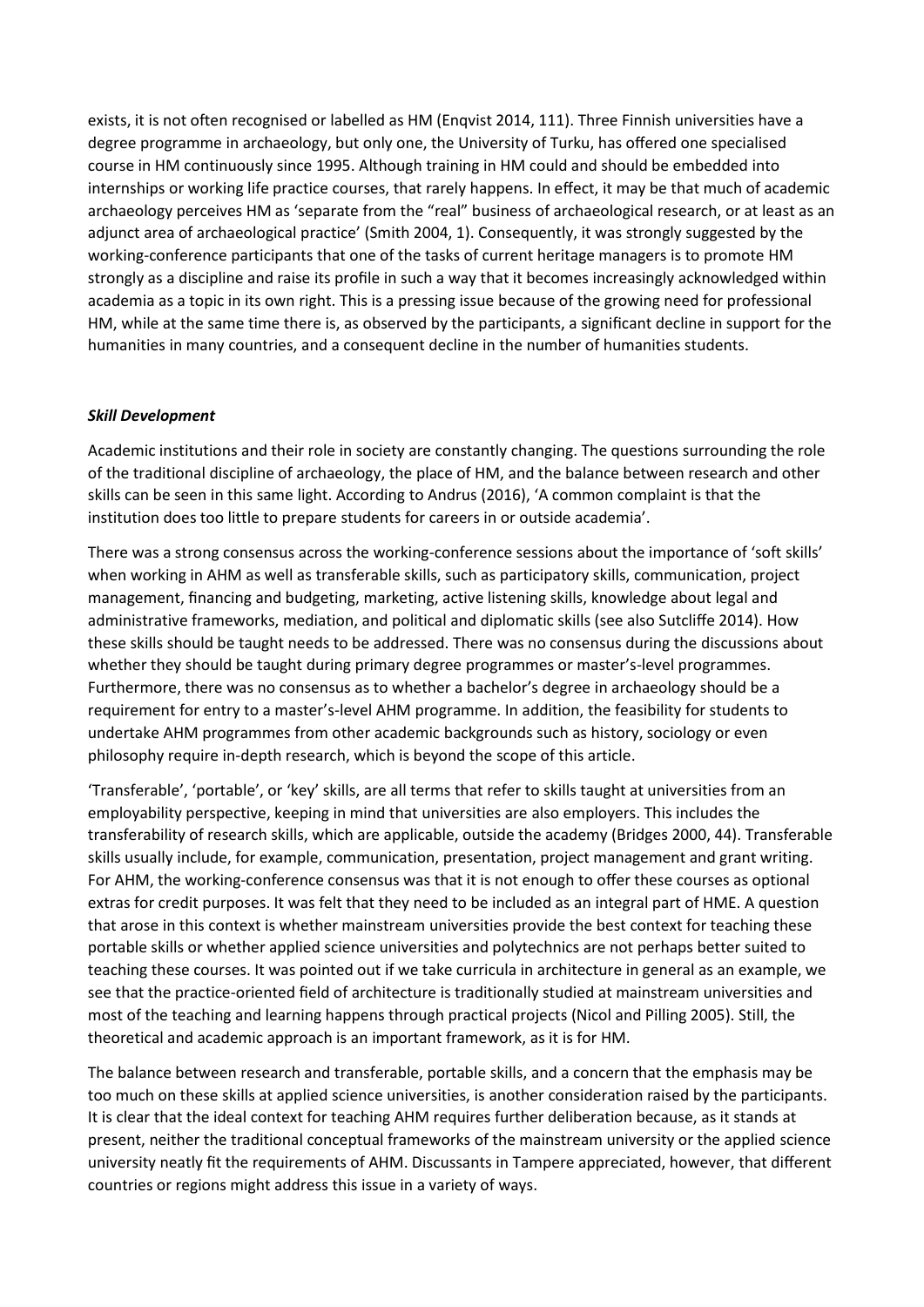# *Research and Heritage*

In the foreword to Cleere's book Archaeological Heritage Management in the Modern World, Ucko (1989, xi) wrote that 'archaeology as a discipline would be foolish to allow the current divisions which exist in many countries between the academic, the field worker and the legislator, to continue'. In 2018, this divide still exists, and furthermore it is clear that more disciplines than archaeology alone are needed for effective training in HM. This point was emphasised in Tampere, as participants included specialists from subjects such as cultural studies, ethnology, tourism, conservation studies, museum studies, and architecture. This emphasises a point made earlier: that heritage is a concern not only for archaeology.

General agreement emerged at the working-conference that the distinction between research and practice in HM, albeit contrived, has caused a deep universal disconnect between academic archaeology and HM practitioners. There has been a tendency that demonstrates a lack of critical understanding, to assume that research is not part of HM, while research needs to be integrated with HM and is critical to its validity and integrity as a management process. In the literature, HM and research are often treated as separate entities (e.g. Byrne 1991). This is clearly an issue which requires critical evaluation within the emerging fields of cultural and critical heritage studies, where academic discourse is favoured, perhaps sometimes with little reference to 'heritage professions' (see Witcomb and Buckley 2013). Nonetheless, many graduates in archaeology hope to (and will) enter HM in their professional life and, in that context, they require applied skills as well as the ability to conduct research.

There was consensus in working-conference discussions that research should be the foundation of AHM although there was no agreement as to how this could be achieved and integrated into a 1 or 2-year master's-level programme (with all the other skills that need to be taught). It was accepted, however, that AHM professionals must be capable of conducting well-structured, focused, and appropriate research.

Research is an essential foundation and support for the rationale for, and long-term focus on the protection, conservation and management of, cultural heritage resources. It was argued that it therefore must have a key place in HME. Research cannot be considered as something primarily done at the universities, instead it must be regarded as the essential basis and groundwork for HM. As with accepted conservation management principles, it is critical that HM professionals have the best available knowledge about a site before, for example, any archaeological, conservation or visitor-focused planning or development interventions begin. In the context of developing countries with limited options for academic financing, NGOs with a heritage mandate often fill the vacuum. They provide opportunities for site-focused and area-focused research that often intersect heritage studies with the natural sciences, sustainable development, and policy implementation. This dynamic ipso facto can create a situation where heritage professionals working for NGOs may lack sufficient academic training, ability and time/resources to publish their research work within traditional scholarly outlets. Appropriate academic preparedness in HM requires better qualified graduates with research skills that are able to bring an elevated quality of work to the available employment market.

Turning to Finland, commercial companies, regional museums, universities and the Finnish Heritage Agency (FHA) conduct excavations and surveys. For example, in the Tampere region the majority of developmentled surveys and excavations on public land have been carried out over the last couple of years by private archaeological companies, followed by the regional museum and the FHA, with the least amount by the universities (Lähdesmäki 2018, 286). The FHA is the national agency responsible for the national site inventory. It used to conduct the majority of excavations in the country, but the situation has changed during the last two decades as more and more excavations are carried out by commercial companies. In Finland, whether the fieldwork is conducted by the FHA or commercial companies, the majority of their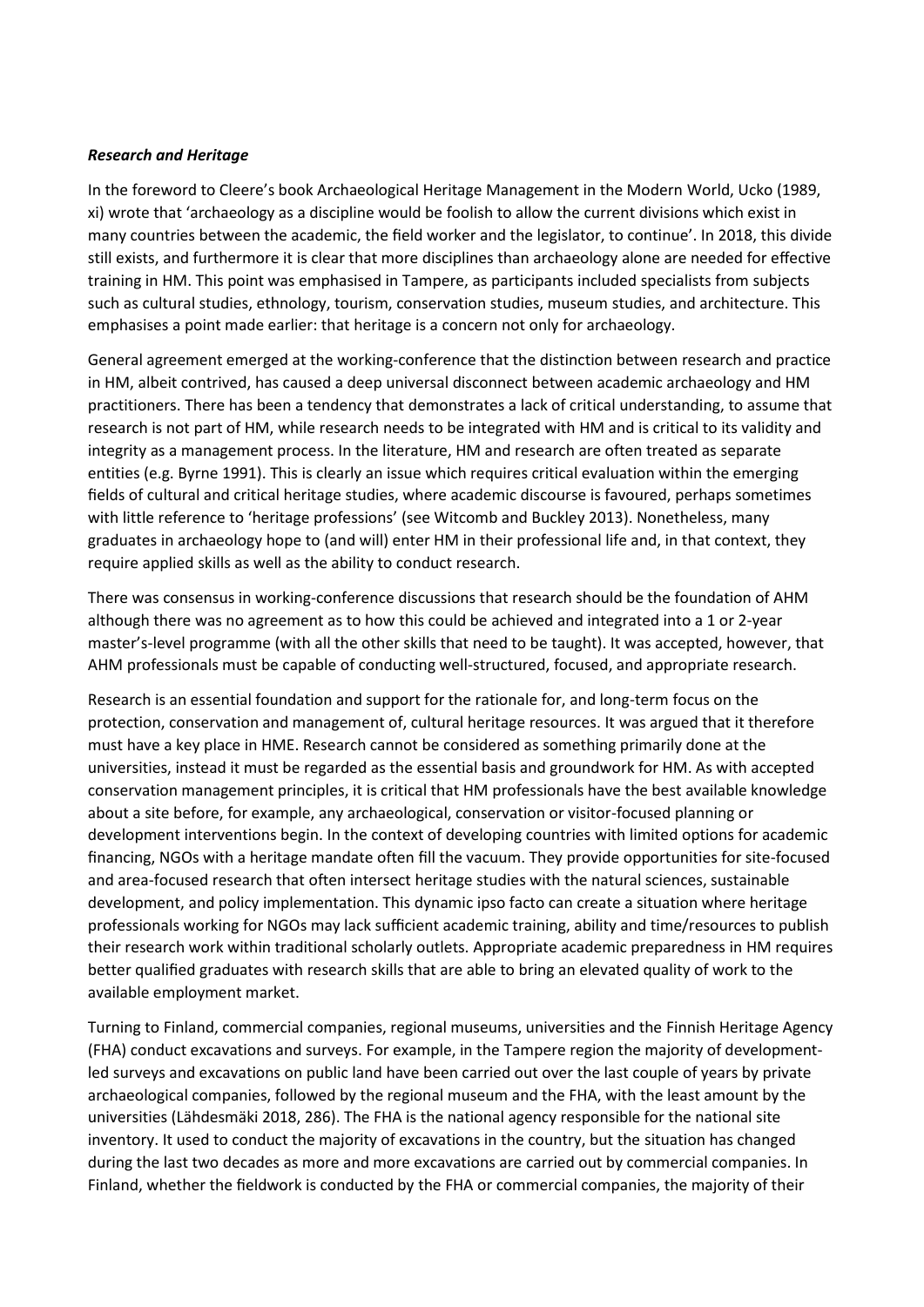records, results and analysis of this work is contained in technical reports and grey literature and is unpublished academically (Lavento 2014; Enqvist 2016, 102–119). This situation is similar in other parts of the world. During discussions, the question arose as to whether the work of the FHA and similar agencies should be considered 'research' or not. The working-conference acknowledged that 'grey literature', in countries where it exists, constitutes an important record in itself, but that it often simply describes the findings of survey and excavation and data and lacks detailed and insightful contextual research and analysis. Furthermore, it has often been ignored by academic archaeologists (Aitchison 2010). It thereby sometimes fails in its contribution to knowledge.

Reference to the results of the Discovering Archaeologists of Europe 2014 (DISCO) project (as of 10 December 2018 available a[t http://www.discovering-archaeologists.eu\)](http://www.discovering-archaeologists.eu/), a 'transnational project, examining archaeological employment and barriers to transnational mobility within archaeology across twenty-one European countries', has revealed that the composition of European professional archaeology is changing rapidly. The projects show:

> The absolute numbers employed in archaeology has fallen significantly between 2008 and 2014 in the twenty-one participating states; organisations employing archaeologists have typically become smaller; a slight decline in sectoral transnational mobility; archaeologists are increasingly educationally mobile; and vocational education and training (VET) in the sector is almost universally delivered by universities through academic degree programmes. (Aitchison et al. 2014, 6–8)

Yet the results of this repeated survey of the profession in Europe did not reveal significant changes in approaches in teaching and training as only few relevant university curricula and programmes were developed or modified as a direct consequence of the survey's findings (Aitchison et al. 2014).

As a consequence of heritage protection policy development around the world (e.g. 1972 UNESCO World Heritage Convention; 1992 European Convention on the Protection of the Archaeological Heritage; 2003 UNESCO Convention for the Safeguarding of Intangible Cultural Heritage) and related development of national policy and statutory instruments for the protection and management of heritage, there is an increase in the number of students undertaking courses in heritage studies and a decrease in students that are doing traditional archaeology across Europe (e.g. Geary 2013; Shepperson 2017). The same dynamic can be observed in Australia (Beck 2008). In Finland, only one university offers a degree programme in heritage studies and one in cultural environment research, but neither of them qualifies the student to work on archaeological sites. In some other countries, such as Suriname (where one of the conference participants works), a developing country and former Dutch colony where heritage has very complex meanings and limited resources, the relative infancy and scale of AHM studies has meant that university students do not have the luxury of concentrating on one subject. They are involved in traditional archaeological research, but also work with NGOs with an explicit mandate to represent aspects of tangible and intangible heritage of Indigenous groups. The Suriname example shows how national circumstances influence educators to organise their curriculum differently, which can be positive, if this results in a broader range of experiences for the students.

There are now cohorts of graduates entering professional life who are likely to oversee the HME programmes and initiatives in 10–15 years' time. Discussions at Tampere emphasised that the divisions between academic research and HM need to be addressed. Curricula focused simply on statutory policy and legal instruments, technical protection, conservation and management, and public outreach are insufficient. It is essential to merge research activity and knowledge-building research agendas within HME. The historical, artificial distinction that still widely exists between academic research and HM needs to be addressed and efforts need to be made to integrate both aspects in heritage studies and HM programmes.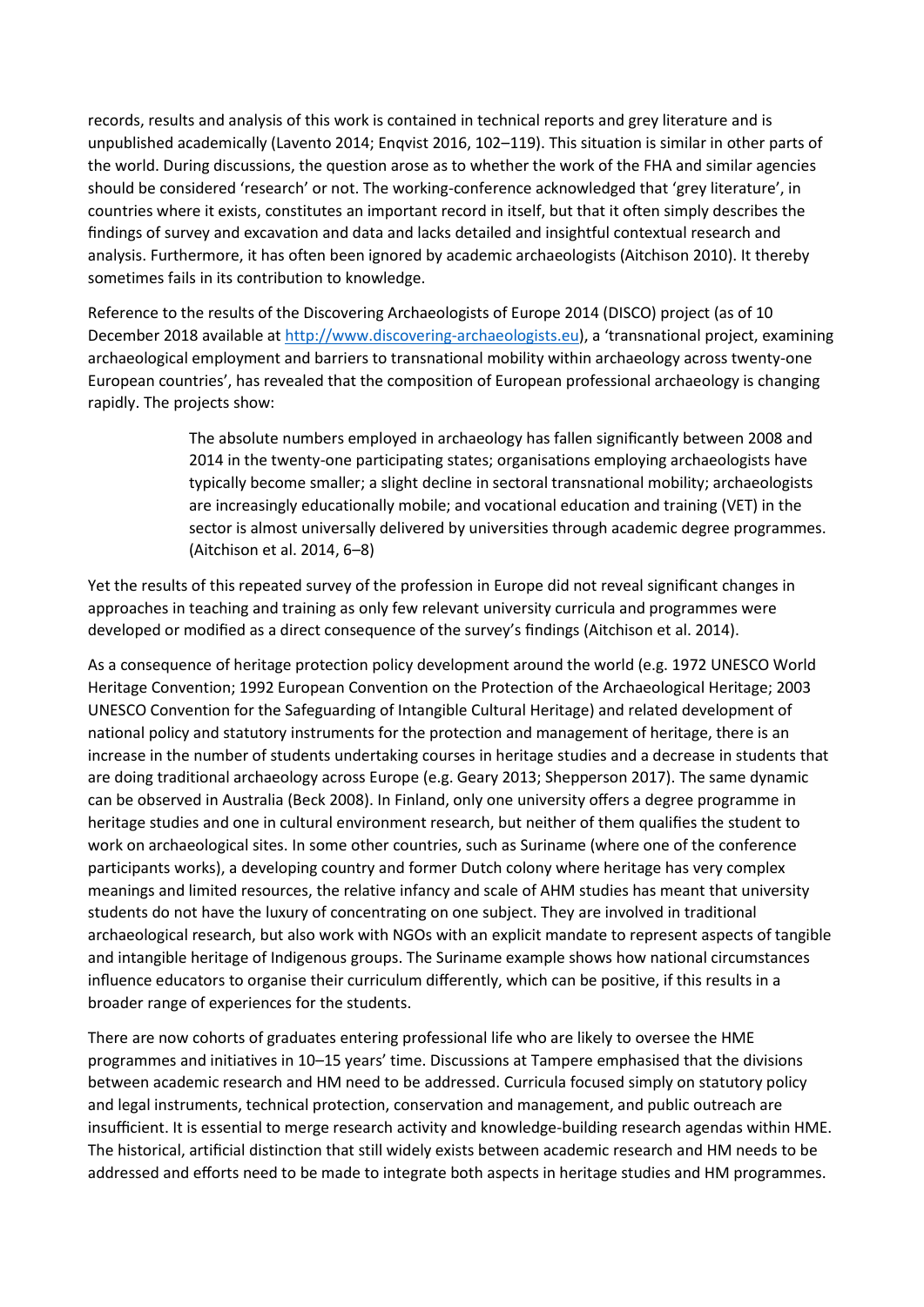Discussants felt that students and practitioners in archaeology and HM all require a strong foundation in academic research. The skills of how to communicate research knowledge and findings, it was felt, need to be included and integrated into the more applied domain of archaeological and heritage-related professional practice outside academic institutions.

The tardiness of integrating research knowledge within HM rests to a great extent in the failure to disseminate quality research derived from HM practice (Gowen 2013), (although see Aitchison (2010) for a critique of the assumption that grey literature research is always of lower quality). In addition, many tertiary educators with a solid knowledge of academic research may have little understanding or experience of HM practice in the field. If the teachers are not experienced in HM, then it is likely they will have insufficient practical knowledge to teach HM programmes, particularly if they have little or no knowledge of, for example, working with policy, legislation, modern development, and the HM environment.

# *Interdisciplinarity*

According to Holley (2017, 3), 'Multidisciplinarity is characterised by disciplinary juxtaposition rather than disciplinary integration, the hallmark of interdisciplinarity'. Traditional archaeological research and practice is multidisciplinary in nature and involves or engages with a wide range of disciplines. In order to interpret the material remains of heritage structures and places and establish a cultural context for the findings of archaeological investigations, expertise is required from disciplines such as anthropology, history, physical and political geography, and a wide range of environmental and technical sciences (e.g. zoology, osteology, archaeobotany, chemistry, and mathematics). The consensus ascertained from the working-conference participants is that AHM is still practiced and taught in a multidisciplinary way with archaeology as the point of departure, bringing in experts from disciplines other than archaeology, to teach and share knowledge, ideas and experience. However, these disciplines are generally not integrated in the AHM curriculum.

In order to better serve the purposes of education and training in AHM, HME probably requires a more rigorous interdisciplinary version of heritage studies as it appears to be currently taught, which, at its core, should be taught by specialists from different disciplines. Thomas King (2002) writes of extradisciplinarity, which goes beyond interdisciplinarity and includes not just experts from different disciplines, but all those that are involved with the management of cultural heritage in one way or the other. If HME is to be truly inter- or extradisciplinary, its place within the educational spectrum requires careful definition and planning. As it is, it has not developed much during the last few decades, and this may be due to the fact that it does not fit comfortably within current tertiary educational systems. It is, therefore, an apt time to rethink existing HME teaching provision and analyse its existing frameworks and structures. It was felt that consideration should be given to the role of AHM in relation to socially relevant policy topics such as: sustainable development; socially responsible natural resource use and extraction; control and management of natural environmental degradation and degradation caused by people; heritage protection in conflict settings; addressing human rights and land rights violations; and land use planning. All of these affect HM on multiple levels and present a range of issues and challenges to HM practitioners and stakeholders. Each topic bears its own complex series of terms, definitions, policies and implementation strategies, many of which currently fall outside the realms of academic knowledge and teaching. Students of AHM need to be aware of and familiar with them in order to be prepared for professional activity and interaction.

During the Tampere discussions, the terms multidisciplinarity and interdisciplinarity were used interchangeably, showing that there is a need to clarify the distinction. Moreover, some participants felt strongly that academics need to reassess their humanities, archaeology, and scientific archaeology courses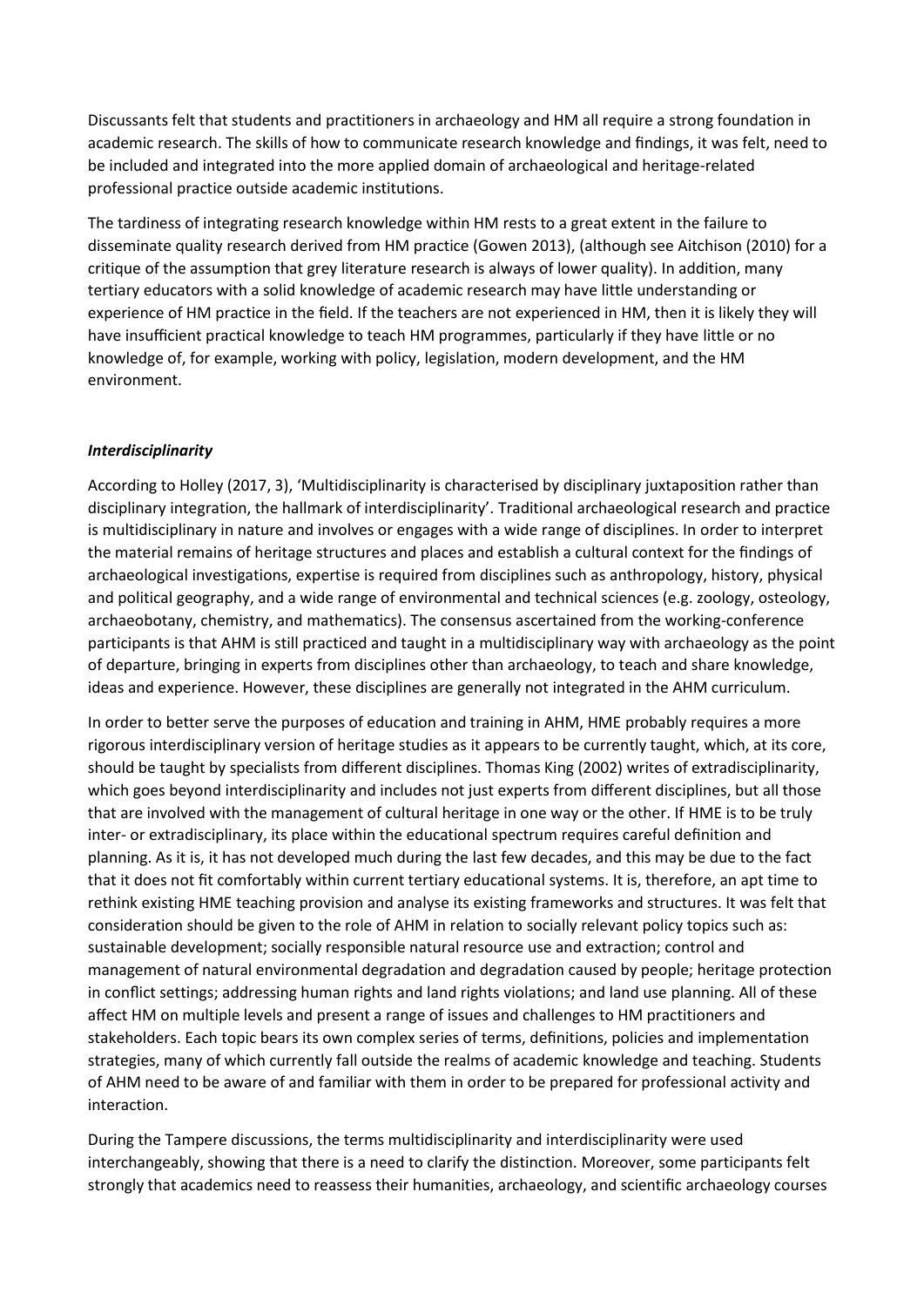and scrutinise other undergraduate programmes such as environmental sciences to see which of these may have relevance for HME.

In countries where archaeological heritage constitutes a significant tourism resource, especially in relation to WH Sites, there is an opportunity to innovate in education and training through a focus on these archaeological resources. In this context, interpretation and tourism management models may form part of the interdisciplinary mix in HM and be linked to tourism studies where appropriate. Where tourism professionals are responsible for managing WH sites they must be suitably technically trained to understand 'their' site and appreciate the principles, parameters, and practical requirements of archaeological preservation and conservation management especially when opening these sites to the public. Such knowledge is also crucial for the integrity of interpretation and underpins the rationale for their promotion and conservation (Pérez et al. 2015; Comer and Willems 2018).

Archaeologists, it was suggested by participants in Tampere, need to be more technically educated and nuanced in their use of language and terms when dealing with the broad variety of professional and other interactions they will have in HM that range from other scientific and technical disciplines, business and political personnel, and community stakeholders. Moreover, they may need to be more nuanced in the way they articulate and explain the rationale of archaeological preservation, research methodologies and principles of conservation, and how these contribute to cultural heritage as a whole. In a report on benchmarking archaeology degrees in Australia, Beck (2008, 15) underlines that diversity is one of the potential strengths of archaeology. It is suggested that universities could 'investigate further collaborative practices, such as joint teaching programs, particularly across specialist sub-fields, as well as the sharing of facilities or equipment where practicable'.

While there was strong emphasis on interdisciplinarity, some of the working-conference participants felt strongly that archaeology must remain a recognisable profession within the professional environmental management process. They argued that archaeologists have to defend the relevance of archaeology to culture and understand where archaeologists add value to interdisciplinary professional conservation discourse. It was proposed that, in many areas, archaeologists are the most appropriate professionals to articulate what is required in the framework of overall HM.

Given the highly interdisciplinary nature of HM the emergence of interdisciplinary teaching programmes in new centres of interdisciplinary expertise can be explained. These include for example: Media Culture Heritage at Newcastle University, UK; the LDE Centre for Global Heritage and Development at Leiden, the Netherlands; the Centre for Critical Heritage Studies at the University of Gothenburg, Sweden; The Heritage Consortium shared across several universities in the UK; the Center for Cultural Heritage Studies of Kyoto University, Japan; and the Center for Heritage and Society in Massachusetts at the University of Massachusetts Amherst, USA. Besides these university centres, there is also the ICCROM International Centre for the Study of the Preservation and Restoration of Cultural Property in Rome and the Getty Conservation Institute in Los Angeles, which focus among others on training for mid-career professionals.

# **Visions and Conclusions**

Heritage management has rapidly evolved since the 1970s, but the educational provision for this new field of professional activity has not kept pace with this development. How such educational provision should be designed remains undecided and a persistent question. Given the strongly interdisciplinary nature of HM, the traditional organization of universities and their departments does not provide scope for a 'fit' with this new discipline and needs to be rethought with regard to HME. In order to broaden the scope of AHM, efforts also need to be made to introduce students and perhaps even practioners to HM in non-academic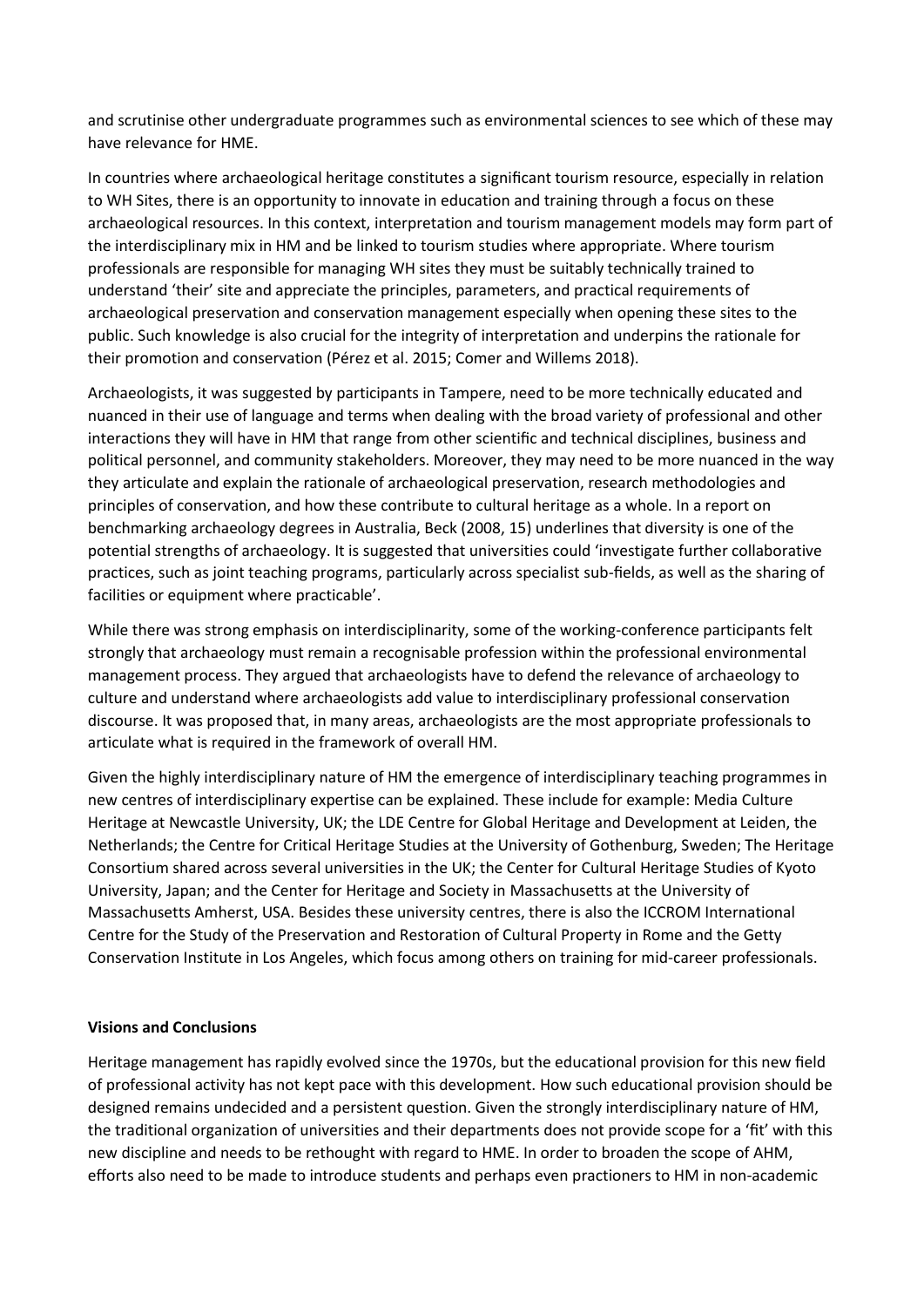environments. They should be encouraged to explore how international and national NGOs address the management of heritage and be aware of the large range of policy and governance issues related to it, e.g. community rights, community engagement and the pressures of modern land use in relation to conservation generally. In addition, curricula should include student exposure to development issues such as unsustainable use of natural resources, the impacts of the extractive industry, and learn to understand their compliance mechanisms and issues that arise for heritage management. These are examples of areas within HM and AHM that require specific knowledge and different sets of skills.

The outcomes of the working-conference at Tampere, the growing number of heritage-related courses at universities, the broadening of the heritage discourse, expanding knowledge and understanding about the management of archaeological heritage, and the growing concern for the gap or 'artificial divide' between research and heritage practice, all point to a need for new ways of teaching about the material, immaterial and intangible remains of the past. The strong interdisciplinary requirements of HME do not fit in most traditional university structures. The question still remains how HM and archaeology can be most effectively integrated, and how the traditional discipline of archaeology could be transformed into a discipline that fits better with the reality on the ground.

The Tampere working-conference was a starting point for a robust discussion about how university teaching and training can contribute to the shaping of a new all-round heritage professional that can operate effectively in different contexts. Many of the answers of how this can be achieved do exist, and there was general consensus among the participants about the types of courses that should be integrated, although reasons can be identified as to why this 'dreamed of' curriculum has not been set-up until now. HME is a new interdisciplinary phenomenon which must establish itself in a time where the higher education structures are changing, as described by Bridges (2000) almost 20 years ago, to meet current challenges. The structures are changing, and the university is not the only place to obtain nonarchaeological professionally-focused knowledge. Moreover, universities' position in society and their place in the mix of tertiary educational provision are changing. Questions arise about the selection of knowledge to be taught to upcoming students, and how that knowledge should be represented, organised, constructed and imparted in the university setting (Holley 2017, 19; Bridges 2000, 41). Interdisciplinary teaching and learning, sharing knowledge in other disciplines and cooperating with different kinds of educational facilities does not fit in the traditional university and tertiary system. This is changing, however, and there are now universities, such as Duke University (USA) for example, that have established interdisciplinarity as a cornerstone of their institutional mission (Holley 2017, 17). From an academic perspective, there is no straightforward or logical place for HME, given its applied nature and poorly defined role of research within it. In spite of the expressed need for an interdisciplinary curriculum for HME, there are challenges that need to be overcome to achieve this, 'Since the university curriculum is commonly structured by academic disciplines, and faculties are socialised to their respective disciplinary norms', the challenges include: 'developing interdisciplinary courses, sustaining interdisciplinary initiatives, and financing interdisciplinary programs' (Holley 2017, 1). Also, different disciplines have different teaching and training methods and maintain different ethical and professional working methods. In addition, they frequently use different technical language, which may make interdisciplinary teaching and work challenging and time-consuming, and cause friction (Uzzell 2010, 327).

The diverse heritage specialists' participants in the Tampere working-conference all agreed upon the requirement for teaching transferable skills and the importance of research in AHM. There were also disagreements. Some participants felt, for example, that the focus of the curricula should be local, while others felt that knowledge and awareness of international policy, legislation and best-practice is essential in an AHM curriculum. Moreover, some participants felt that more disciplines should be brought together (hence our transition into referencing HME rather than 'just' AHM) and that the focus should be on local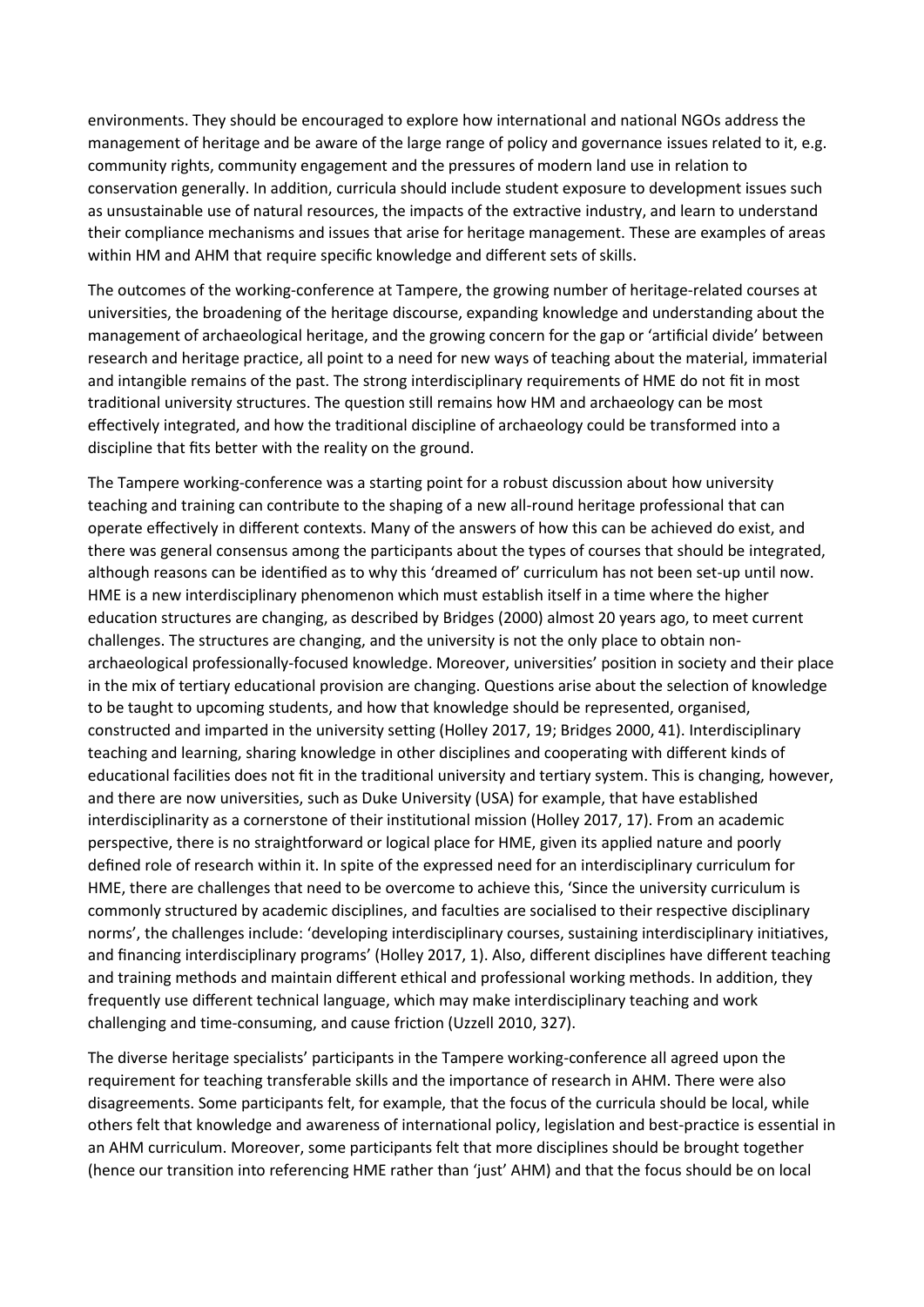levels of heritage but using international policy concepts and tools. More discussion is required, especially as McCarthy and Brummitt (2013, 150) argue for increased flexibility in education programmes and to make it possible, or easier, for students to take courses from other departments that are relevant to their future careers in HM.

The title of the working-conference was Development and Best Practices of (archaeological) Heritage Management as a Course. The word 'archaeological' was placed in brackets as the organisers were not sure where the discussions would place archaeology; whether HM should be placed within archaeology as a subject or archaeology should be in a dedicated heritage management curriculum. Although HM is often taught by archaeologists in departments of archaeology, this does not necessarily mean that this is the best place for it. While HM can be seen as a sub-discipline of archaeology, it can also be regarded as a discipline in its own right. If we agree that the latter is indeed the case, then perhaps it doesn't belong to any specific department and can be housed across various departments and disciplines. Even though it has been argued 'to tighten the focus' we spoke about AHM instead of HM, the working-conference discussions suggested that we should rethink this, because if we keep the 'A' of archaeology as it is currently understood, we narrow ourselves too much on the material aspects and research traditions of the subject. The points that were reinforced in Tampere where it was suggested that the heritage practitioner community needs to play a key role in developing HME; that 'key transferable skills' are very important; and that perhaps we can conclude that the material itself is not necessarily the most important (or at least not the only) aspect of HM. If the trend is to focus on a range of different attributes and values, instead of a sole focus on the material remains of the past, then this should be reflected in HME as well. The next generation of heritage professionals need to have this principle established as a starting point. 'Archaeology' can be taken out of HM course titles and does not need to be placed within the existing curriculum framework. We need to move towards a multidimensional, multiskilled group of professionals in HM and towards preparing better educated and better equipped professionals. HME requires a learning environment where interdisciplinary teaching is supported and encouraged.

Ultimately, the working-conference from which this article stems found some answers but also identified many avenues for further and deeper research. Thus the final outcomes for the future development of HME remain to be seen, although we feel we have paved the way with both the working-conference and this article for further research and deliberations.

# **Acknowledgements**

We gratefully acknowledge the University of Helsinki Future Fund's support for the working-conference that led to this article. We also thank Pirkanmaa Provincial Museum, the City of Tampere, Friends of ICAHM and Newcastle University for in-kind support. Finally, we thank all of the participants in the workingconference for their help in generating the debates and sharing their expertise and experience from which this article stems.

# **Disclosure Statement**

No potential conflict of interest was reported by the authors.

# **Notes on Contributors**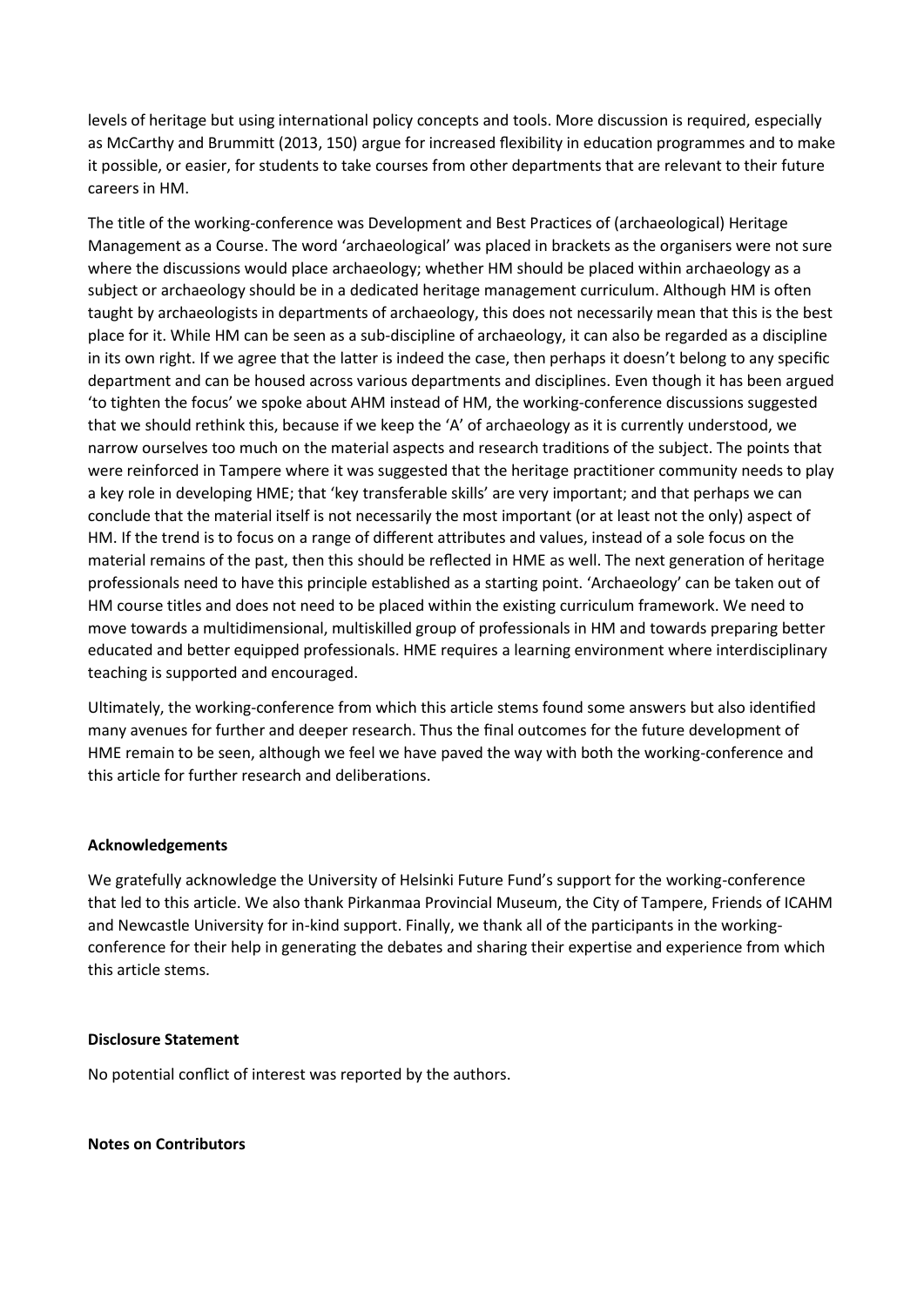Annemarie Willems is the Executive Director for Friends of ICAHM, a non-profit that has been created to support the mission of the ICOMOS International Scientific Committee on Archaeological Heritage Management (ICAHM). She holds a MA in Cultural Heritage from the University of Utrecht, the Netherlands. Since 2016 Annemarie Willems has run her own consultancy practice in heritage management, AW Heritage Consultancy. Annemarie started her PhD research at the University of Helsinki on the development of Heritage Management Education.

Suzie Thomas is Professor of Cultural Heritage Studies and Docent in Museum Studies at the University of Helsinki, Finland.

Alicia Castillo Mena is Lecturer at the Complutense University of Madrid in the Prehistory Department. Her research lines and teaching include Archaeological Heritage and its relations to World Heritage.

Viktorija Čeginskas is a Postdoctoral Researcher in the Department of Music, Art and Culture Studies and currently working on the research project 'Legitimation of European Cultural Heritage and the Dynamics of Identity Politics in the EU' (EUROHERIT) at the University of Jyväskylä (JYU), Finland.

Visa Immonen is Professor of Archaeology at the University of Turku, Finland.

Iida Kalakoski is a university teacher and researcher in history of architecture at the Tampere University of Technology.

Tuuli Lähdesmäki is an Academy Research Fellow (Academy of Finland) and an Adjunct Professor/Docent working in the Department of Music, Art and Culture Studies, University of Jyväskylä, Finland. She is the principal investigator on the research project 'Legitimation of European Cultural Heritage and the Dynamics of Identity Politics in the EU' (EUROHERIT), funded by the European Research Council.

Ulla Lähdesmäki works as an archaeological researcher at the Pirkanmaa Provincial Museum in Museum Centre Vapriikki, Tampere.

Margaret Gowen-Larsen is an archaeologist and heritage consultant with a deep interest in World Heritage, archaeological research, and all aspects of heritage management.

Arkadiusz Marciniak is Professor of Archaeology at the Institute of Archaeology, Adam Mickiewicz University, Poznań.

Elena Pérez González is Lecturer at the Universidad Europea de Canarias. Her lines of research and teaching are focused on archaeological heritage management and cultural tourism planning and management.

Cheryl White is Senior Lecturer at the Anton de Kom University.

Aron D. Mazel is Reader in Heritage Studies at Newcastle University.

# **References**

Ahmad, Y. 2006. "The Scope and Definitions of Heritage: From Tangible to Intangible." International Journal of Heritage Studies 12 (3): 292–300. doi:10.1080/13527250600604639.

Aitchison, K. 2010. "Grey Literature, Academic Engagement, and Preservation by Understanding." Archaeologies 6 (2): 289–300. doi:10.1007/s11759-010-9145-5.

Aitchison, K., E. Alphas, V. Ameels, M. Bentz, C. Borș, E. Cella, K. Cleary, et al. 2014. Discovering the Archaeologists of Europe 2012-14: Transnational Report. York: York Archaeological Trust.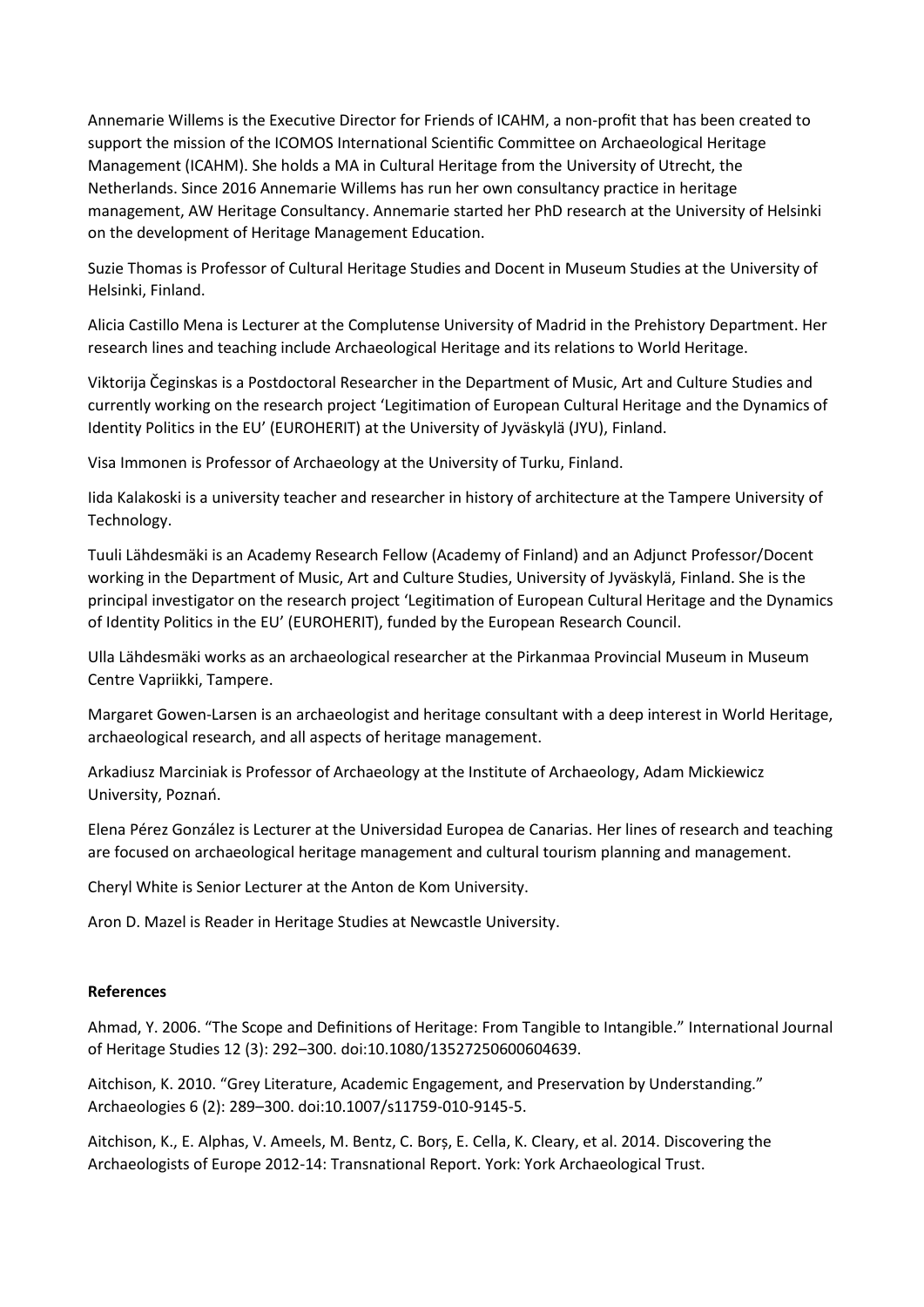Andrus, S. 2016. "Research Skills, Transferable Skills, and the New Academic Imperative." Oxford University Press Blog, June 29. https://blog.oup.com/2016/06/research-skills-epigeum/

Araoz, G. F. 2011. "Preserving Heritage Places under a New Paradigm." Journal of Cultural Heritage Management and Sustainable Development 1 (1): 55–60. doi:10.1108/20441261111129933.

Ashley, S. L. T., and S. Frank. 2014. "Introduction: Heritage-Outside-in." International Journal of Heritage Studies 22 (7): 501–503. doi:10.1080/13527258.2016.1184704.

Ashworth, G. J., B. Graham, and J. E. Tunbridge. 2007. Pluralising Pasts. Heritage, Identity and Place in Multicultural Societies. Ann Arbor: Pluto Press.

Aslan, Z. 2014. "Education and Professionalization for Heritage Conservation in the Arab Region: Review of Current Status and Strategic Directions." Conservation and Management of Archaeological Sites 16 (2): 117–130. doi:10.1179/1350503314Z.00000000077.

Beck, W., ed. 2008. By Degrees: Benchmarking Archaeology Degrees in Australian Universities. Strawberry Hills, NSW: Carrick Institute for Learning and Teaching in Higher Education.

Bridges, D. 2000. "Back to the Future: The Higher Education Curriculum in the 21st Century." Cambridge Journal of Education 30 (1): 37–55. doi:10.1080/03057640050005762.

Byrne, D. 1991. "Western Hegemony in Archaeological Heritage Management." History and Anthropology 5 (2): 269–276. doi:10.1080/02757206.1991.9960815.

Carman, J. 2012. "Towards an International Comparative History of Archaeological Heritage Management." In The Oxford Handbook of Public Archaeology, edited by R. Skeates, C. McDavid, and J. Carman, 13–35. Oxford: Oxford University Press.

Carman, J. 2015. Archaeological Resource Management: An International Perspective. London: Cambridge University Press.

Castillo, A., and M. A. Querol. 2014. "Archaeological Dimension of World Heritage: From Prevention to Social Implications." In Archaeological Dimension of World Heritage: From Prevention to Social Implications, edited by A. Castillo Mena, 1–11. New York: Springer.

Castillo Mena, A. 2006. "Reflexiones Sobre la Enseñanza e Investigación de la Gestión de la Patrimonio Arqueológico en la Universidad Española." Arqueoweb: Revista sobre Arqueología en Internet 8 (1). http://webs.ucm.es/info/arqueoweb/pdf/8-1/castillo.pdf

Cleere, H. 1984. Approaches to the Archaeological Heritage. Cambridge: Cambridge University Press.

Cleere, H., ed. 1989. "Archaeological Heritage Management in the Modern World." One World Archaeology 9. London: Unwin Hyman.

Colley, S. 2004. "University-Based Archaeology Teaching and Learning and Professionalism in Australia." World Archaeology 36 (2): 189–202. doi:10.1080/0043824042000260979.

Comer, D., and A. Willems, eds. 2018. Feasible Management of Archaeological Heritage Sites Open to Tourism. Cham: Springer. Council of Europe. 1990. "European Convention on the Protection of the Archaeological Heritage (Revised)." Accessed 10 December 2018. https://rm.coe.int/168007bd25

Demas, M. 2002. "Planning for Conservation and Management of Archaeological Sites: A Values-Based Approach." In Management Planning for Archaeological Sites: An International Workshop Organized by the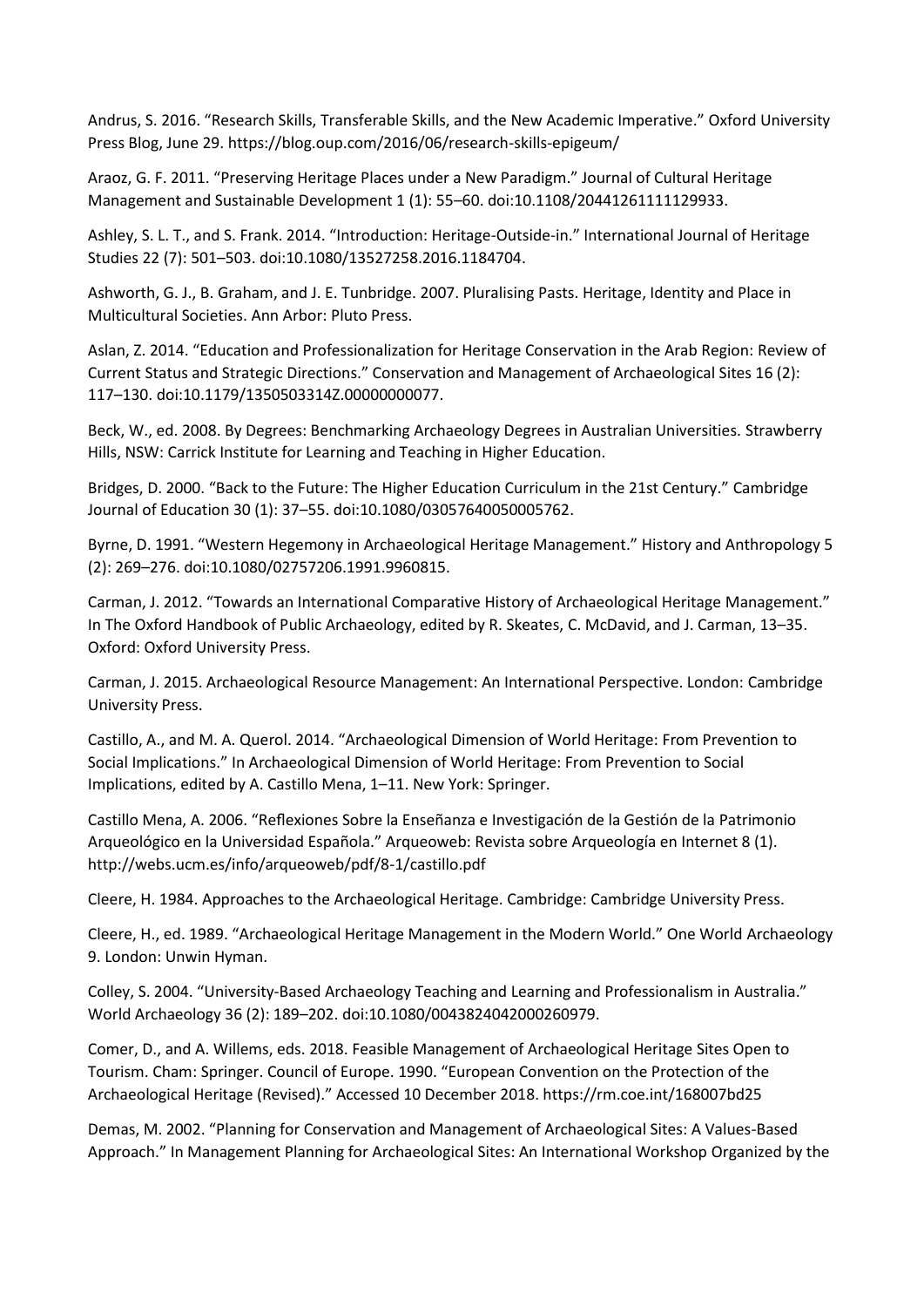Getty Conservation Institute and Loyola Marymount University, 19-22 May 2000, Corinth, Greece, edited by J. M. Teutonico and G. Palumbo, 27–56. Los Angeles: Getty Conservation Institute.

Enqvist, J. 2014. "The New Heritage: A Missing Link between Finnish Archaeology and Contemporary Society?" Fennoscandia Archaeologica 31: 101–123.

Enqvist, J. 2016. Suojellut Muistot: Arkeologisen Perinnön Hallinnan Kieli, Käsitteet ja Ideologia. Helsinki: Helsingin Yliopisto. Accessed 10 December 2018. https://helda.helsinki.fi/handle/10138/162811

Geary, K. 2013. "Over-Qualified and Underskilled? Training and Professional Development in the UK." In Training and Practice of Modern Day Archaeologists. Part 1 "Twenty-First Century Archaeological Practice and Training: The New Realities", edited by J. Eogan and J. H. Jameson, 125–127. Cham: Springer.

Gowen, M. 2013. "The Emergence of the Commercial Sector in Irish Archaeology 1987-2007: Lessons to Be Learnt on Research Opportunities Lost." In Training and Practice of Modern Day Archaeologists. Part 1 "Twenty-First Century Archaeological Practice and Training: The New Realities", edited by J. Eogan and J. H. Jameson, 153–166. Cham: Springer.

Harrison, R. 2013. Heritage: Critical Approaches. London: Routledge.

Heras, V. C., M. S. M. Cordero, A. Wijffels, A. Tenze, and D. E. J. Pared es. 2018. "Heritage Values: Towards a Holistic and Participatory Management Approach." Journal of Cultural Heritage Management and Sustainable Development. (online first). doi:10.1108/JCHMSD-10-2017-0070.

Hicks, D. 2013. "Four-Field Anthropology. Charter Myths and Time Warps from St. Louis to Oxford." Current Anthropology 54 (6): 753–763. doi:10.1086/673385.

Holley, K. 2017. "Interdisciplinary Curriculum and Learning in Higher Education." Oxford Research Encyclopedia of Education. Accessed 31 March 2018. http://education.oxfordre.com/view/10.

1093/acrefore/9780190264093.001.0001/acrefore-9780190264093-e-138

Howard, P. 2003. Heritage. Management, Interpretation, Identity. London: Continuum.

ICOMOS-ICAHM. 1990. "Charter for the Protection and Management of the Archaeological Heritage." Accessed 10 December 2018. https://www.icomos.org/charters/arch\_e.pdf

ICOMOS-ICAHM. 2017. "Salalah Guidelines for the Management of Public Archaeological Sites." July 30. http://icahm.icomos.org/wp-content/uploads/2018/07/GA2017\_6-3-3\_SalalahGuidelines\_EN\_adopted-15122017.pdf

International Finance Corporation (IFC). 2012. "Performance Standards on Environmental and Social Sustainability." January 1.

https://www.ifc.org/wps/wcm/connect/c8f524004a73daeca09afdf998895a12/IFC\_Performance\_Standards .pdf?MOD=AJPERES

Jameson, J. H. 2013. "Archaeologists at the Table: From Community to Global." In Training and Practice for Modern Day Archaeologists, edited by J. H. Jameson and J. Eogan, 3–14. New York: Springer.

King, T. F. 2002. Thinking about Cultural Resource Management. Oxford: Altamira Press.

Lafrenz Samuels, H., and I. Lilley. 2015. "Transnationalism and Heritage Development." In Global Heritage: A Reader, edited by L. Meskell, 217–239. Oxford: Blackwell.

Lähdesmäki, U. 2018. Muinaisjäännös Ympäristön Muutoksessa. Modernin Alueidenkäytön Vaikutuksia Pirkanmaan Muinaisjäännöskantaan. Karhunhammas 18. Turku: Turku Yliopisto.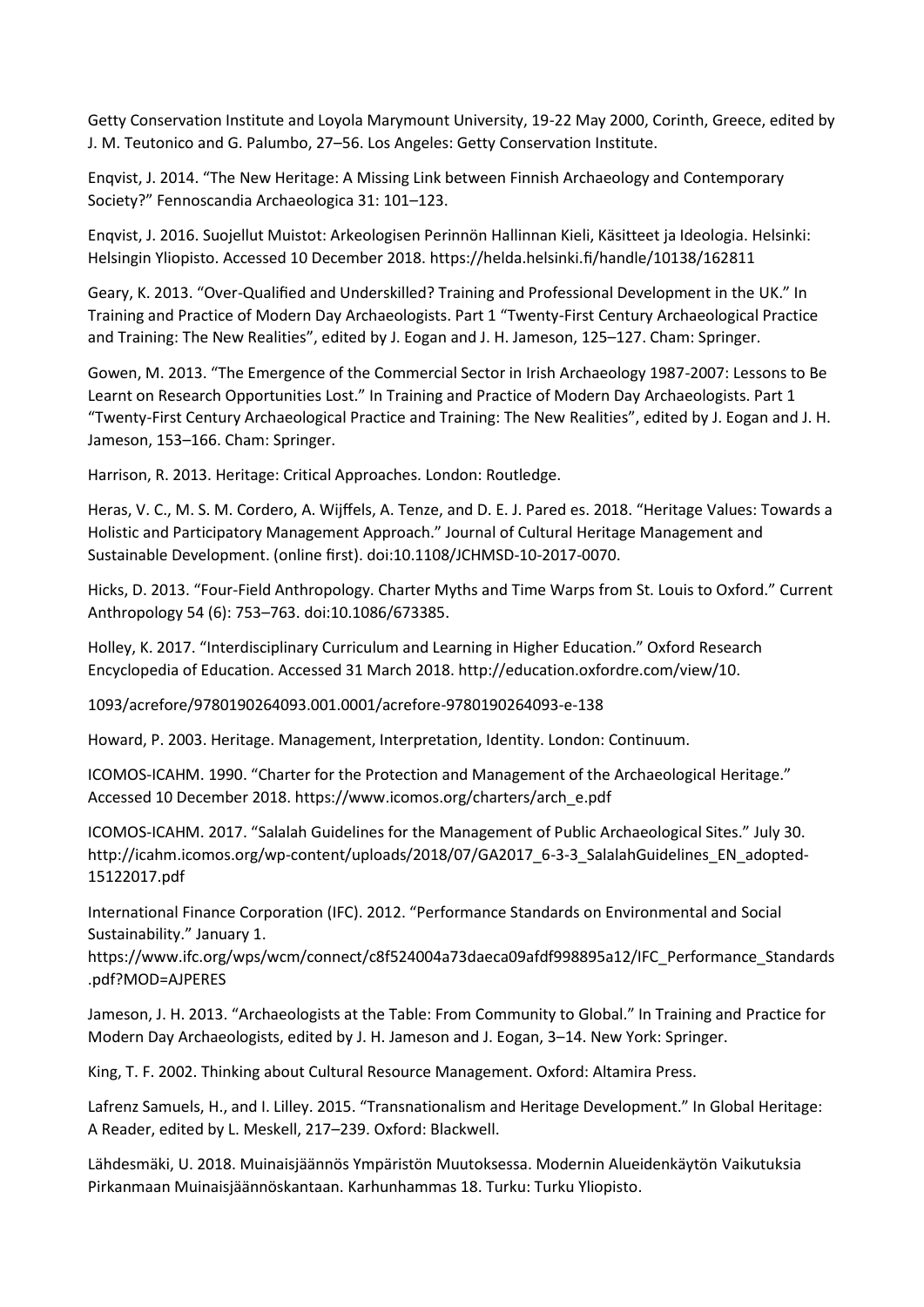Lavento, M. 2014. "Aineistojen Käsittely." In Johdatus Arkeologiaan, edited by P. Halinen, V. Immonen, M. Lavento, T. Mikkola, A. Siiriäinen, and P. Uino, 170–183. Helsinki: Gaudeamus.

Lowenthal, D. 1998. The Heritage Crusade and the Spoils of History. Cambridge: Cambridge University Press.

Makuvaza, S., and H. Chiwaura. 2014. "African States Parties, Support, Constraints, Challenges and Opportunities for Managing Cultural World Heritage Sites in Africa." In The Management of Cultural World Heritage Sites and Development in Africa, edited by S. Makuvaza, 45–55. Springer Briefs in Archaeology. New York: Springer.

McCarthy, J. P., and A. Brummitt. 2013. "Archaeology in the 'Real World': The Training-Practice Disconnect in North American Consulting Archaeology." In Training and Practice for Modern Day Archaeologists, edited by J. H. Jameson and J. Eogan, 145–153. New York: Springer.

Morrison, C., and J. Secker. 2015. "Copyright Literacy in the UK: A Survey of Librarians and Other Cultural Heritage Sector Professionals." Library and Information Research 39 (121): 75–97.

Moshenska, G., ed. 2017. Key Concepts in Public Archaeology. London: UCL Press.

Ndlovu, N. 2011. "Management versus Preservation: Archaeological Heritage Management in a Transforming South Africa." Conservation and Management of Archaeological Sites 13 (2–3): 123–133. doi:10.1179/175355211X13179154165944.

Ndoro, W., and G. Wijesuriya. 2015. "Heritage Management and Conservation: From Colonization to Globalization." In Global Heritage: A Reader, edited by L. Meskell, 131–149. Oxford: Wiley-Blackwell.

Nelms, K. R. 1985. "EFTE: An Interactive Delphi Method." Technological Forecasting & Social Change 28 (1): 43–61. doi:10.1016/0040-1625(85)90072-1.

Neusius, S. W. 2009. "Changing The Curriculum: Preparing Archaeologists for Careers in Applied Archaeology." Saa Archaeological Record 9 (1): 18–22.

Nicol, S., and S. Pilling, eds. 2005. Changing Architectural Education. Oxford: Taylor & Francis.

O'Neill, G. 2015. Curriculum Design in Higher Education: Theory to Practice. Dublin: UCD Teaching & Learning.

Orbaşli, A. 2013. "Archaeological Site Management and Local Development." Conservation and Management of Archaeological Sites 15 (3–4): 237–253. doi:10.1179/1350503314Z.00000000059.

Pérez, E. 2015. Diagnosis y propuesta para una gestión del patrimonio arqueológico de las Islas Canarias. San Cristóbal de La Laguna: Universidad de La Laguna.

Polk, M. R. 2012. "Resource Transformation: The History and Status of the Cultural Resource Management Industry in the United States." In Training and Practice for Modern Day Archaeologists, edited by J. H. Jameson and J. Eogan, 131–144. New York, NY: Springer.

Pyburn, A. K. 2011. "Engaged Archaeology: Whose Community? Which Public?" In New Perspectives in Global Public Archaeology, edited by K. Okamura and A. Matsuda, 29–41. New York, NY: Springer.

Querol, M. A. 2010. Manual de Gestión del Patrimonio Cultural. Madrid: Akal Universidad.

Querol, M. A., and B. Martínez. 1996. La gestión del Patrimonio Arqueológico en España. Madrid: Akal Universidad.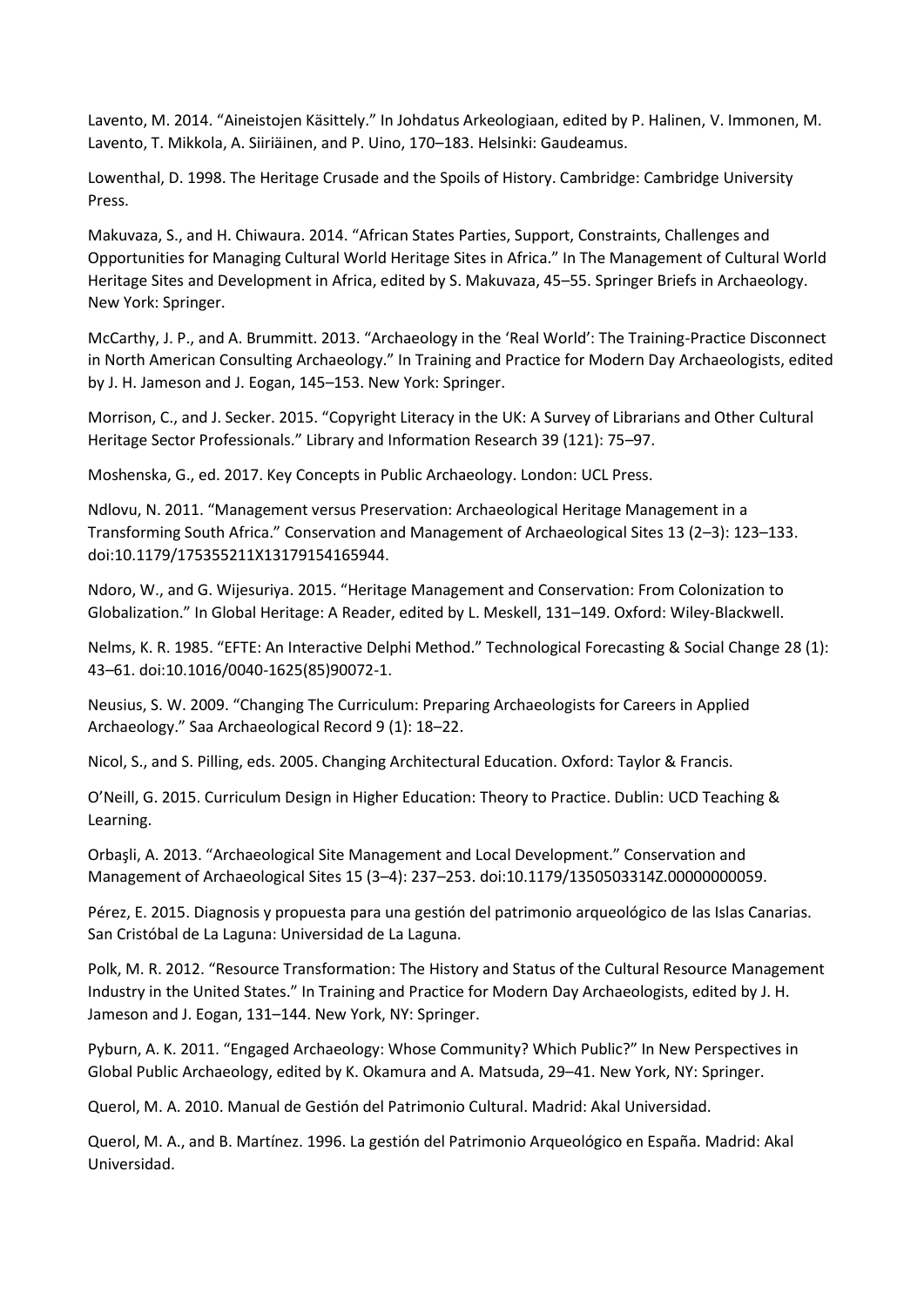Richardson, L., and J. Almansa-Sánchez. 2015. "Do You Even Know What Public Archaeology Is? Trends, Theory, Practice, Ethics." World Archaeology 47 (2): 194–211. doi:10.1080/00438243.2015.1017599.

Rowe, G. 1999. "The Delphi Technique as a Forecasting Tool: Issues and Analysis." International Journal of Forecasting 15 (4): 353–375. doi:10.1016/S0169-2070(99)00018-7.

Schofield, J. 2008. "Heritage Management. Theory and Practice." In The Heritage Raeder, edited by G. Fairclough, R. Harrison, J. Jameson, and J. Schofield, 15–31. New York: Routledge.

Schofield, J. 2017. "The Best Degree?" Current Archaeology 330. https://www.york.ac.uk/archaeology/news-and-events/news/external/news-2017/archaeology-still-thebest-degree/

Schreckenberg, K., C. A. Torres Vitolas, S. Willcock, C. Shackleton, C. Harvey, and D. Kafumbata. 2014. Participatory Data Collection for Ecosystem Services Research: A Practitioner's Manual. Ecosystem Services for Poverty Alleviation, June 2016. University of Southampton. http://www.espa.ac.uk/files/espa/PRA-Manual.pdf

Seif, A. 2017. "Heritage Management and the Community in Lebanon." American Anthropologist 119 (1): 127–129. doi:10.1111/aman.2017.119.issue-1.

Shepperson, M. 2017. "British Archaeology Is in a Fight for Survival." The Guardian, June 20. https://www.theguardian.com/science/2017/jun/20/trouble-brewing-british-archaeology

Skeates, R. 2002. Debating the Archaeological Heritage. London: Gerald Duckworth.

Smith, L. 2000. "'Doing Archaeology': Cultural Heritage Management and Its Role in Identifying the Link between Archaeological Practice and Theory." International Journal of Heritage Studies 6 (4): 309–316. doi:10.1080/13527250020017735.

Smith, L. 2004. Archaeological Theory and the Politics of Cultural Heritage. London: Routledge.

Smith, L. 2006. Uses of Heritage. London: Routledge.

Smith, L., and E. Waterton. 2009a. Taking Archaeology Out of Heritage. Cambridge: Cambridge Scholars Publishing.

Smith, L., and E. Waterton. 2009b. Heritage, Communities and Archaeology. London: Gerald Duckworth.

Sutcliffe, T. J. 2014. "Skills for the Future: An Introduction to the Community Archaeology Bursaries Project." Journal of Community Archaeology & Heritage 1 (2): 107–117. doi:10.1179/2051819614Z.00000000014.

Trigger, B. G. 1984. A History of Archaeological Thought. Cambridge: Cambridge University Press.

Ulm, S., S. Nichols, and C. Dalley. 2005. "Mapping the Shape of Contemporary Australian Archaeology: Implications for Archaeology Teaching and Learning." Australian Archaeology 61 (1): 11–23. doi:10.1080/03122417.2005.11681816.

UNESCO. 2003. "Convention for the Safeguarding of Intangible Cultural Heritage." https://ich.unesco.org/en/convention

Uzzell, D. 2010. "Where Is the Discipline in Heritage Studies? A View from Environmental Psychology." In Heritage Studies. Methods and Approaches, edited by M. L. Stig Sørensen and J. Carman, 326–333. Abingdon: Routledge.